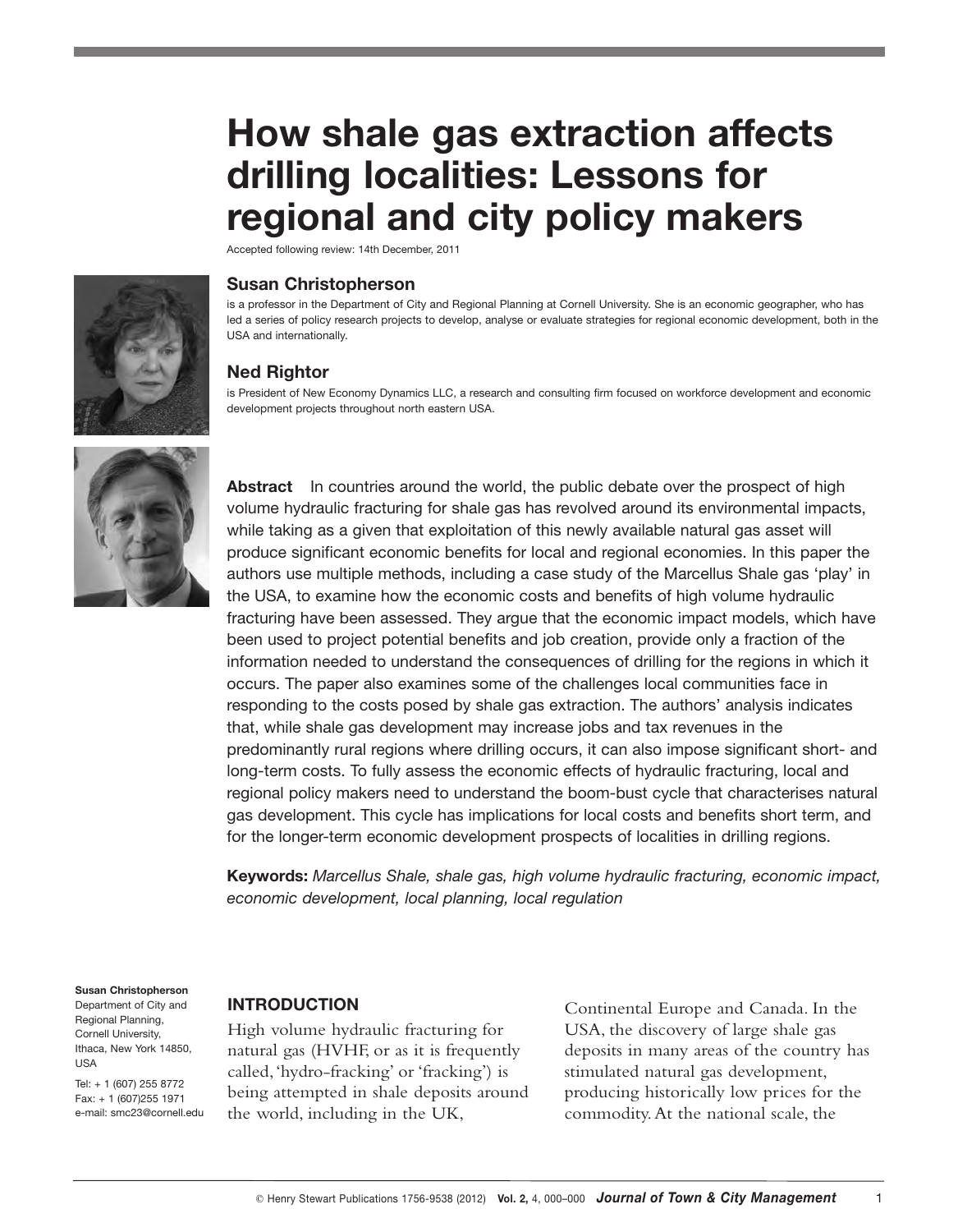discovery and exploitation of natural gas assets has been welcomed, particularly in the wake of long-term economic stagnation.

At the local level, the calculation of costs and benefits is more complicated. Like all resource extraction industries, hydraulic fracturing is characterised by a boom-bust cycle. Jobs and spending rise dramatically in localities during the drilling or boom phase of shale development, but drillers leave the region when the commercially viable resource is fully extracted, producing an economic bust. In situations such as that occurring in contemporary USA, where a number of states are engaged in shale gas extraction, drilling rigs may move at short notice from one region to another, causing a series of economic disruptions as drilling starts up, shuts down and starts up again. <sup>1</sup> Regions hosting natural resource development industries have historically been characterised as afflicted by a 'resource curse' because, while the natural resource extraction boom brings jobs and population growth for a few years, it also increases public service costs and 'crowds out' other industries. Boom towns also frequently experience social problems brought about by the influx of a transient population that follows the oil and gas industry rigs from one place to another. After the boom ends, and the drilling crews and their service providers depart, the region may have a smaller population and a poorer economy than before the extraction industry moved in. If the boom-bust cycle is combined with environmental damage, the long-term costs to regions hosting the hydraulic fracturing gas extraction boom may be considerable.

Despite the potential economic and social problems associated with boomtown economies, it is environmental issues that have dominated public discussion of shale gas drilling in

the USA. Environmental concerns revolve primarily around a particular technology HVHF — that uses millions of gallons of water along with chemical additives in a drilling process that fractures shale along bores drilled horizontally as well as vertically to extract more gas from formations deep underground.The questions about this technology have focused particularly on its effects on water supply and quality. Many of the environmental risks associated with fracking, however, are a result of the regional industrialisation connected with natural gas development. They occur on the surface rather than underground at the well site, including for example, air pollution from the thousands of trucks required to service the wells and from compressor plants along the pipelines that move the extracted gas to market.These risks are evaluated differently from one community to another and from one country to another. France has banned hydraulic fracturing because of worries about its effects on wineries and tourism; earthquakes connected with test drilling have stalled hydraulic fracturing in Lancashire in the north west of England; the Canadian province of Quebec has instituted a moratorium because of public fears about water contamination; and in the USA, the state of New York established a one-year moratorium on hydraulic fracturing in order to better assess its effects on the environment, including on local community character.

While there is an active international debate about the environmental consequences of hydraulic fracturing, it has been difficult for localities and regions to assess the predictions about how their economies will be affected by the drilling. Very little research has been conducted on the economic and social costs associated with hydraulic fracturing during the boom phase of development, or on what

**AQ1**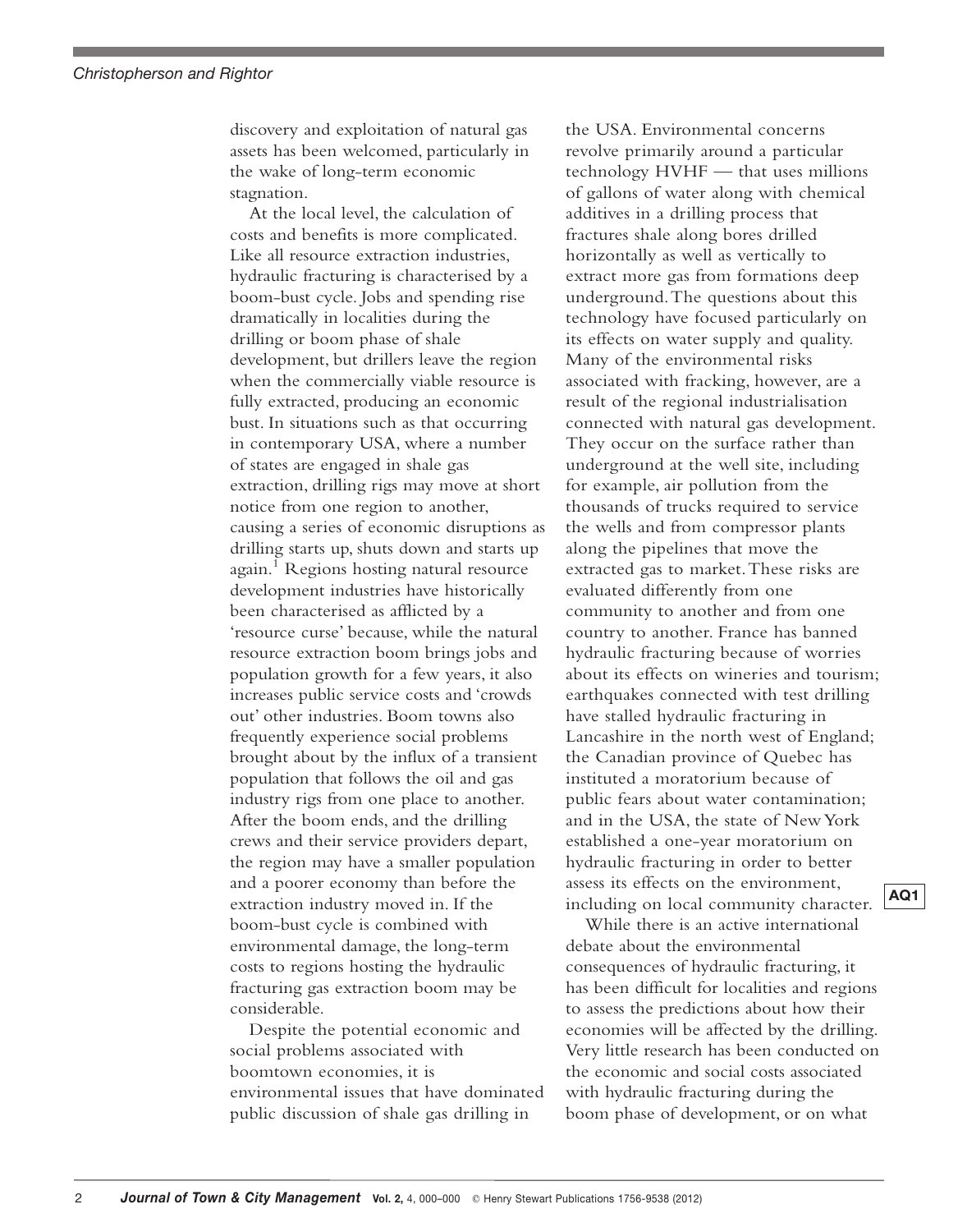

**Figure 1:** Image from the report *World Shale Gas Resources: An Initial Assessment of 14 Regions Outside the United States* prepared for the US Energy Information Administration (EIA), US Department of Energy (April 2011), available at: http://www.eia.gov/analysis/studies/worldshalegas

will happen when the drilling phase ends.

In an attempt to close this gap, the authors review the evidence concerning the short-term (economic impact) and long-term (economic development) consequences of shale gas drilling and production, and examine the methods that have been used to project economic benefits.They demonstrate why an understanding of the boom-bust cycle of natural resource extraction is critical to an accurate calculation of how hydraulic fracturing will affect the local and regional economies where it takes place.They also describe some of the significant costs to communities that are typically associated with natural resource extraction booms. Finally, some of the planning measures that can mitigate the costs associated with natural resource extraction for the affected regions and localities are examined. 2

As an empirical anchor, particular attention is paid to a specific region at the centre of shale gas development in the USA — the Marcellus Shale gas play in the northern counties of Pennsylvania and southern counties of NewYork (Figure 2).

## **HOW HAVE THE ECONOMIC BENEFITS AND COSTS OF HYDRAULIC FRACTURING BEEN ASSESSED?**

Despite concerns about the environmental damage that may result from fracking, US policy makers and the public generally assume that exploitation of this new natural gas asset will produce significant economic benefits for the regions where it occurs, reducing natural gas costs to residents and industries, and providing for long-term economic development. Media coverage of issues surrounding shale gas development has tended to reinforce this assumption.

The idea that dramatic, widespread and long-term economic benefits will accompany shale gas drilling is put forward in a series of input/output model based economic impact reports (EIRs) that have been supported by the oil and gas industry or its associated lobbying organisations. 3

For policy makers and citizens, the utility of the information provided by these models depends on a clear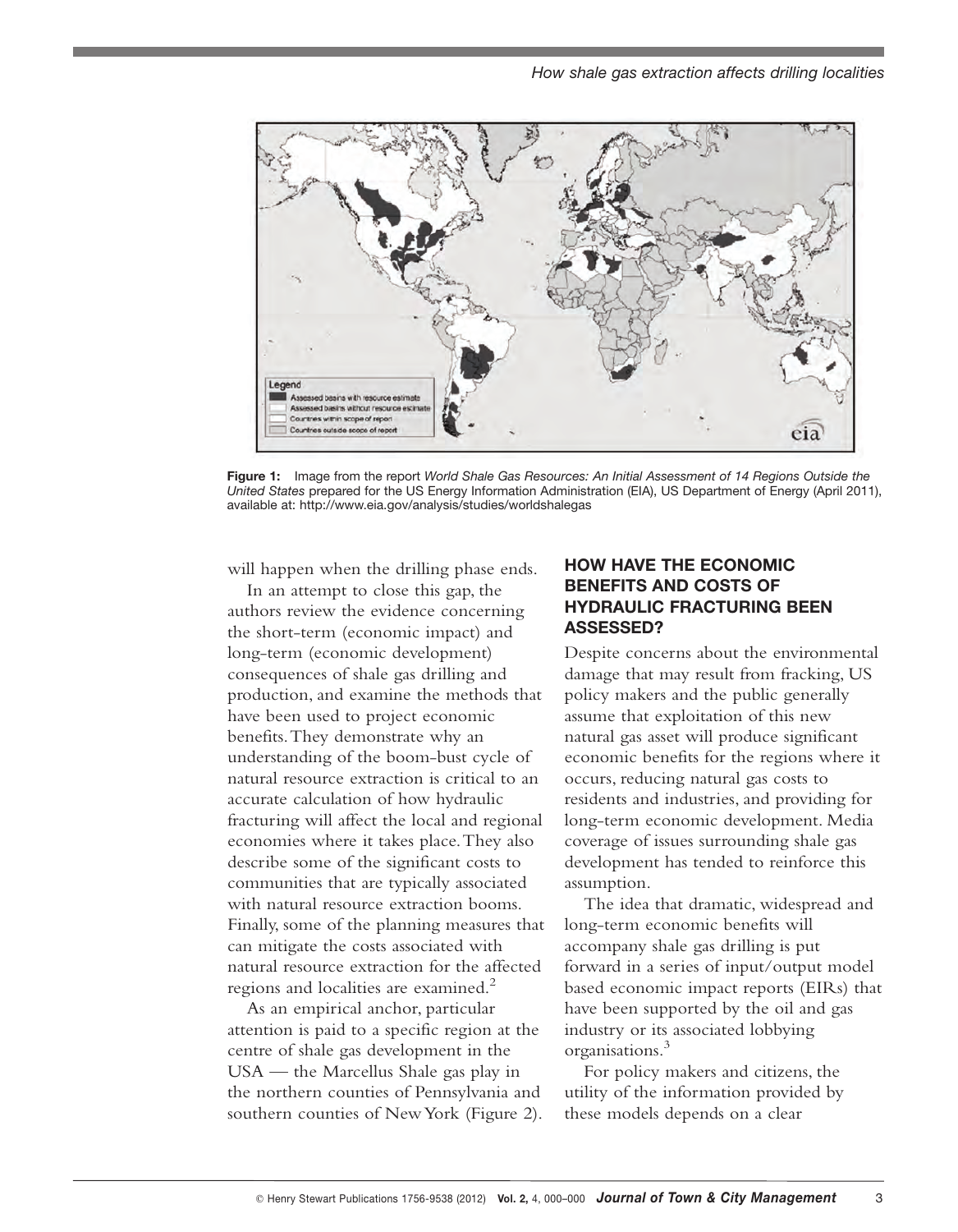

Source: Energy Information Administration based on data from publisherd studies. Updated: May 9, 2011.

**Figure 2:** Map image available from the US Energy Information Administration website at: http://www.eia.gov/pub/oil\_gas/natural\_gas/analysis\_publications/maps/maps.htm#field

understanding of the assumptions behind and limitations of input/output (IO) models. In presentations of model results, however, critical information needed to assess the model results is sometimes missing.A model developed by IHS Global Insight, for example, projects that the shale gas industry supported 600,000 jobs in the US economy in 2010 and will support 870,000 in 2015.The model predictions are based on the number of wells to be drilled in the USA. <sup>4</sup> But because no information is provided on the number of wells the industry predicts it will drill, it is impossible to assess or validate the results of the model.

In addition, while IO models project the number of jobs that could be created from a certain level of expenditures on each well, they cannot tell us how many

actual jobs will be created, who will get those jobs, or what they will pay.The fact that IO models can only provide job estimates is often ignored, and those estimates are portrayed incorrectly as real job numbers. Ultimately, because of the simplifying assumptions necessary to construct IO models, they cannot be used to analyse wide-ranging structural changes in a regional economy, such as those that occur in conjunction with hydraulic fracturing.These kinds of changes might include increased competition for labour across industries, or decreased ability to retain or attract other industries because of the noise and pollution associated with HVHF.

Kay <sup>5</sup> provides a thorough analysis of the IO model approach to economic impact prediction, emphasising that models can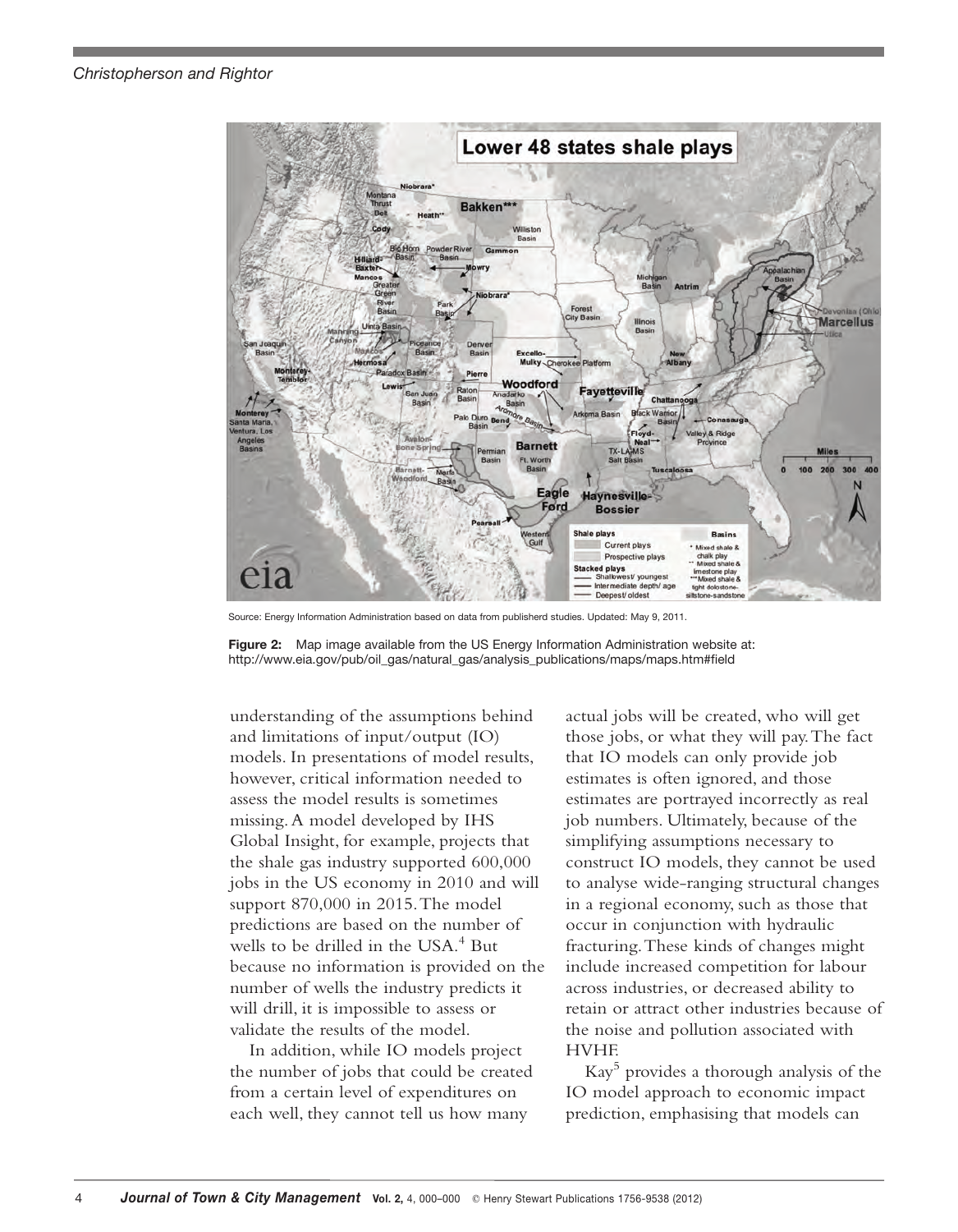produce very different results depending upon the assumptions on which they are built.The most important assumptions affecting the results from these models are those regarding the pace, scale and geographic distribution of drilling activity.

An example of the care that needs to be exercised in evaluating the results of IO models and their underlying assumptions is the Broome County, NewYork economic impact study, which was developed very early in the learning curve on Marcellus shale gas drilling.The study authors assumed that hydraulic fracturing would occur uniformly across the County. <sup>6</sup> Analyses of actual drilling patterns in Pennsylvania demonstrate that this scenario (and the assumptions about expenditures that follow from it) is not realistic. Drilling locations are influenced by infrastructure (pipeline and compressor station) access, by topographic and geologic data used to target ease of drilling and high value results, by political considerations including proximity to potentially sensitive locations such as hospitals and schools, and potentially, by zoning regulation. <sup>7</sup> These locations are unlikely to be spread evenly across the terrain of a county. Calculating the amount of drilling that will occur by assuming that wells will be drilled over every acre of the County produced an unrealistic estimate of the amount of expenditures likely to occur in the County.The authors qualify their assumption by presenting a second scenario that cuts the total number of wells to be drilled in the County in half, but this is no more than a guesstimate.The authors do not attempt to determine either the pace or scale of drilling that is likely to occur in the County (based on an analysis of the pattern of drilling in other shale gas plays, for example), or factors likely to affect industry investment in a natural gas market where, in 2011, prices are at historic lows. Rather, they assume

full development of the County's natural gas well sites within a short time frame.

The projections of job creation and local revenues constructed in IO analyses also depend on assumptions about where expenditures associated with the drilling of each well will be made. Given the geographic organisation of the US oil and gas industry and the concentration of all inputs (manufacturing of equipment, drilling labour, engineering services, etc) in Texas and Oklahoma, it is expected that — while there are local industries that *could* provide inputs to the drillers — a high proportion of expenditures associated with Marcellus shale drilling will be made outside NewYork or Pennsylvania.Again, an IO model only estimates *potential* regional expenditures. It cannot show that the projected expenditures will actually occur in the drilling region or whether they will rebound to the benefit of the region.Although oil and gas companies indicate that the largest portion of their expenditures in Marcellus Shale regions will take the form of payments to landowners, <sup>8</sup> there is little information to show where landowner leasing bonuses or royalty payments will be spent. If land or mineral rights owners live outside of the drilling region, it is unlikely that they will spend their payments in the localities where drilling is occurring, although they will be subject to taxes in those localities.

Evidence from already developed shale plays indicates that shale gas drilling relies heavily on a workforce that resides in Texas and Oklahoma and moves with the rigs from one shale play to another. Local employment is concentrated in trucking, construction, and retail jobs — many of which are part-time, short-term, and low-wage. Input/output model projections are rarely compared with actual employment data after the industry begins to develop. Using Pennsylvania Department of Labor and Industry data, however, the Keystone Research Center in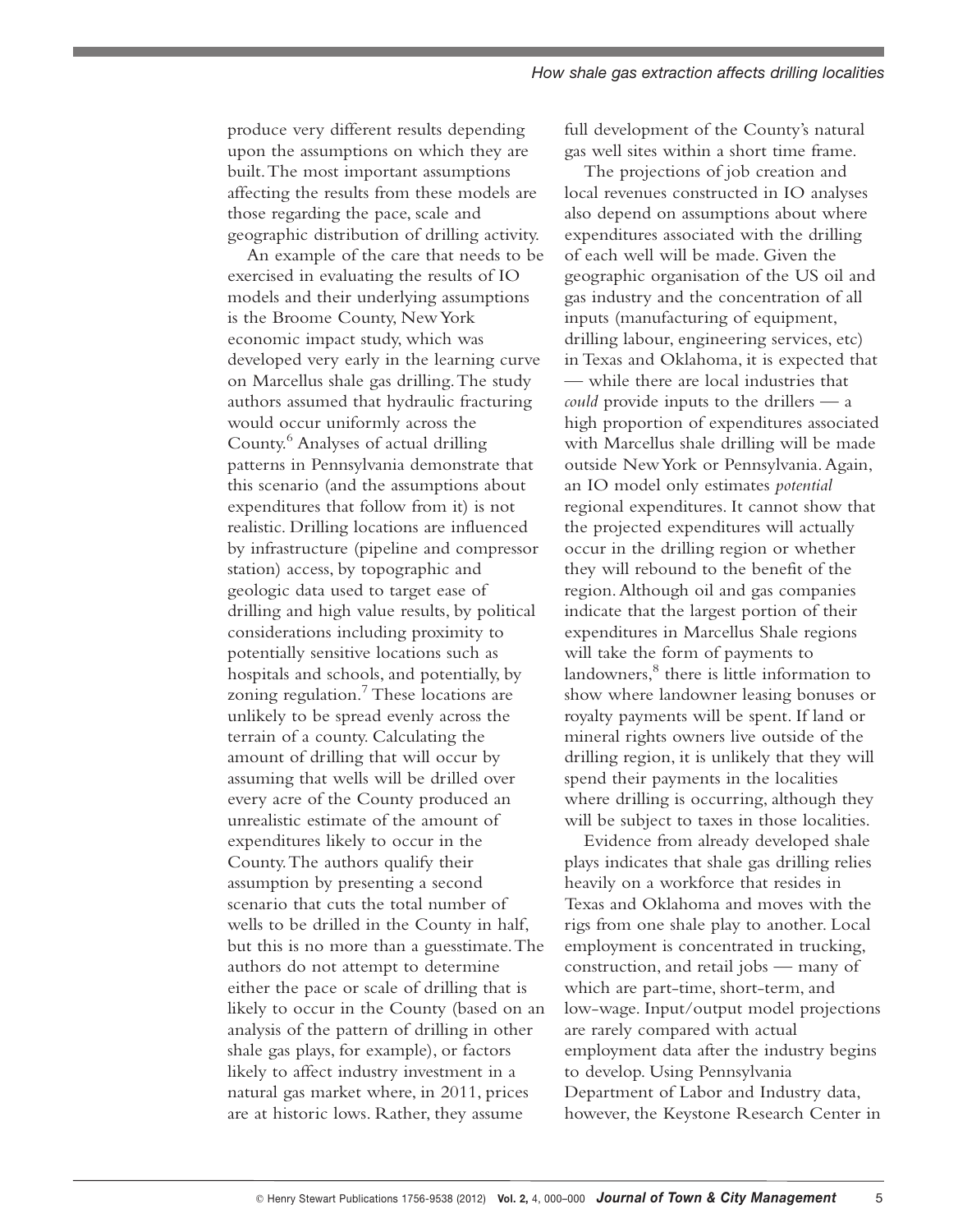Pennsylvania indicates that Marcellus core industries have created approximately 9,300 jobs in that state since the shale development boom began in 2007.These numbers are significantly lower than the 48,000 jobs projected in the industry-supported IO studies. 9

Finally, the types of IO models typically used to measure the economic impact of HVHF are only snapshots of the regional economy during the entire drilling cycle; they are static rather than dynamic. Because they are constructed around projected expenditures for the drilling of each well, the models do not indicate when expenditures will be made, whether they will be volatile or predictable, and when they will end.They focus their attention on the boom period, when money and population are flowing into the region. In reality, the drilling boom phase of the boom-bust cycle that characterises resource extraction industries may be brief, lasting under ten years. Input/output models cannot forecast what to expect in terms of the time frame for drilling investment, or what will happen when drilling ends.

The limitations of the models that have been used to project the economic impact of shale gas drilling suggest that local policy makers need to read the results of EIRs carefully and with some skepticism.They need to look at the assumptions that underlie calculations of jobs and revenue to see if they realistically portray where, when and how drilling and the expenditures associated with it are likely to occur.While these models provide projections of job creation and tax revenues, they cannot substitute for an analysis of the actual costs and benefits of the production process. For newer shale development regions like the Marcellus Shale, some information 'grounded' in actual experience is available: from case studies of regions that have been through the

unpredictable production cycle that characterises natural gas extraction. 10

In the next section the authors examine why it is necessary to know more about the factors that influence the pace and scale of drilling in order to understand its impact on shale gas drilling regions, both in the short term — the drilling phase, and in the long-term — once drilling has declined as a major stimulus to the regional economy.

## **THE PACE AND SCALE OF DRILLING AND THE BOOM-BUST CYCLE**

The extraction of non-renewable natural resources such as natural gas is characterised by a boom-bust cycle, in which a rapid increase in economic activity is followed by a rapid decrease (Figure 3).The rapid increase occurs when drilling crews and other gas-related businesses move into a region to extract the resource. During this period, population increases and there is a modest increase in jobs outside the extraction industry <sup>11</sup> in construction, retail and services.When drilling ceases, either temporarily or permanently (because the commercially recoverable resource is depleted), there is an economic bust. Population and jobs leave the region.<sup>12</sup> Because of the costs of boom-bust cycles, communities and states anticipating this kind of economic cycle need to understand what will influence the pace and scale of drilling. In the case of HVHF, the pace and scale of drilling will determine the duration of the boom period of the cycle.

There are two ways to understand the pace and scale of drilling in a shale gas play.The first is based on an analysis of total potential natural gas reserves and the capacity of existing or anticipated technologies. For example, according to Engelder, the Marcellus might contain as much as 500 trillion cubic feet (tcf) of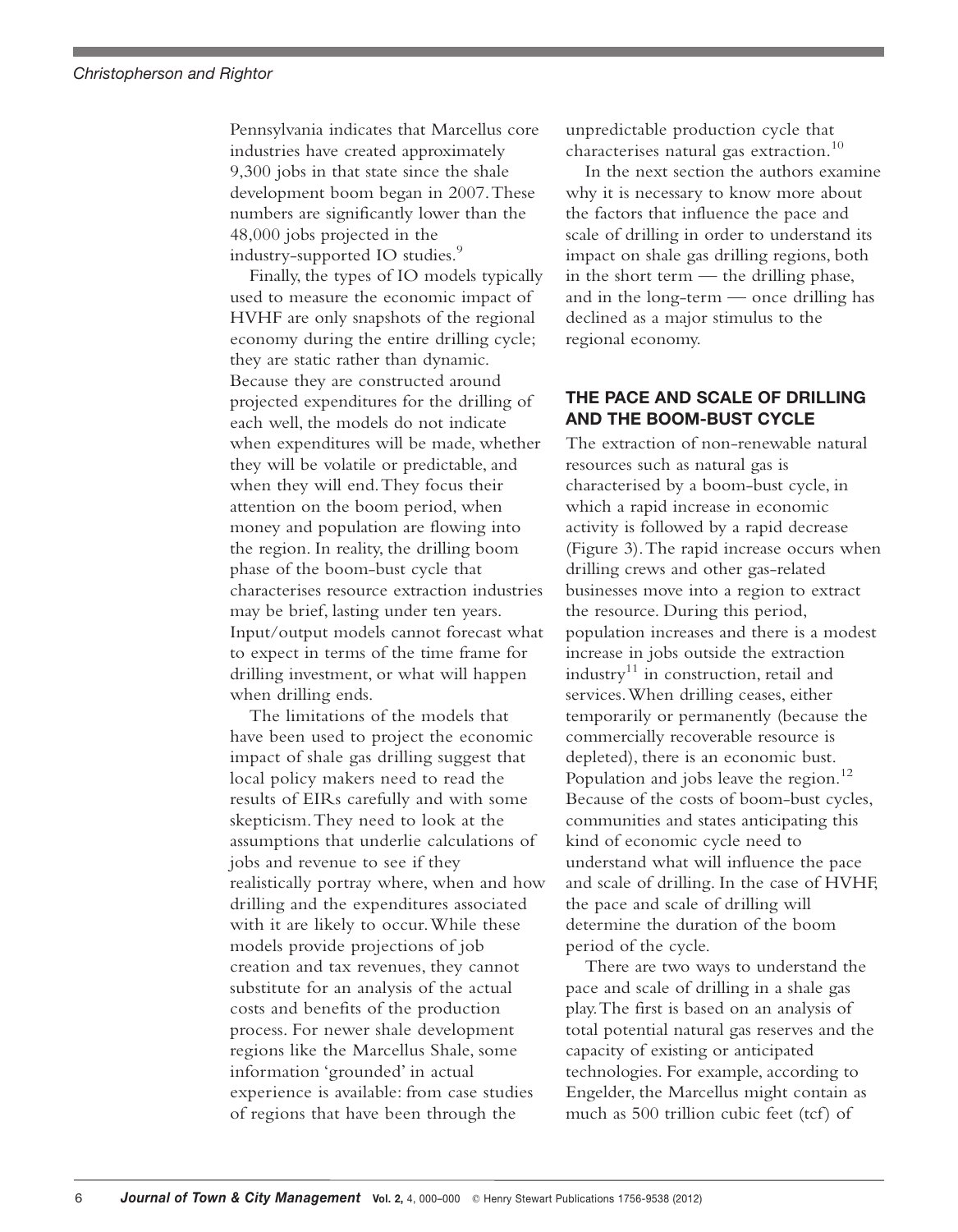



Adapted from Tim Kelsey (2011), 'Annual Royalties in a Community'.



**AQ Figure 3: 2**

natural gas, and in a 2008 report with Lash, he estimated that perhaps 10 per cent of that gas (50 tcf) might be recoverable. <sup>13</sup> The following year, he estimated that recoverable reserves could be as high as 489 tcf. <sup>14</sup> More recent estimates of recoverable gas fall in the 200-300 tcf range. From a geologist's perspective, extraction of these total recoverable reserves could take decades.

Another perspective on the pace and scale of drilling looks at what are the likely firm strategies in response to their profit opportunities in particular shale plays and among potential extraction sites. For example, given a limited number of drilling rigs, they will be deployed in those places (within a gas play or across gas plays) where profits are most likely.The question for an energy company is not whether a well is viable in terms of potentially recoverable gas, but whether it is commercially viable — that is, will it make money for the operator (the owner

of the mineral rights) and the drilling companies.An understanding of the choices made by operators and their subcontractors in a shale play requires an analysis of the costs and delivery rates of drilling operations, margins of commercial profitability, and corporate financial and competitive relationships.

Production in shale plays is unpredictable and only a small number of wells may be able to produce commercial volumes of gas over time without re-fracking, which is very costly. Evidence from the Barnett and Haynesville shale plays in the USA, for example, indicates that high initial production rates may drop off rapidly, making it difficult for operating companies to cover their finding and development costs. Industry investment advisors are cautious about the long-term productivity of the US natural gas plays. Their advice to investors is simple:'Shale production is characterised by a steep decline curve early in its productive life.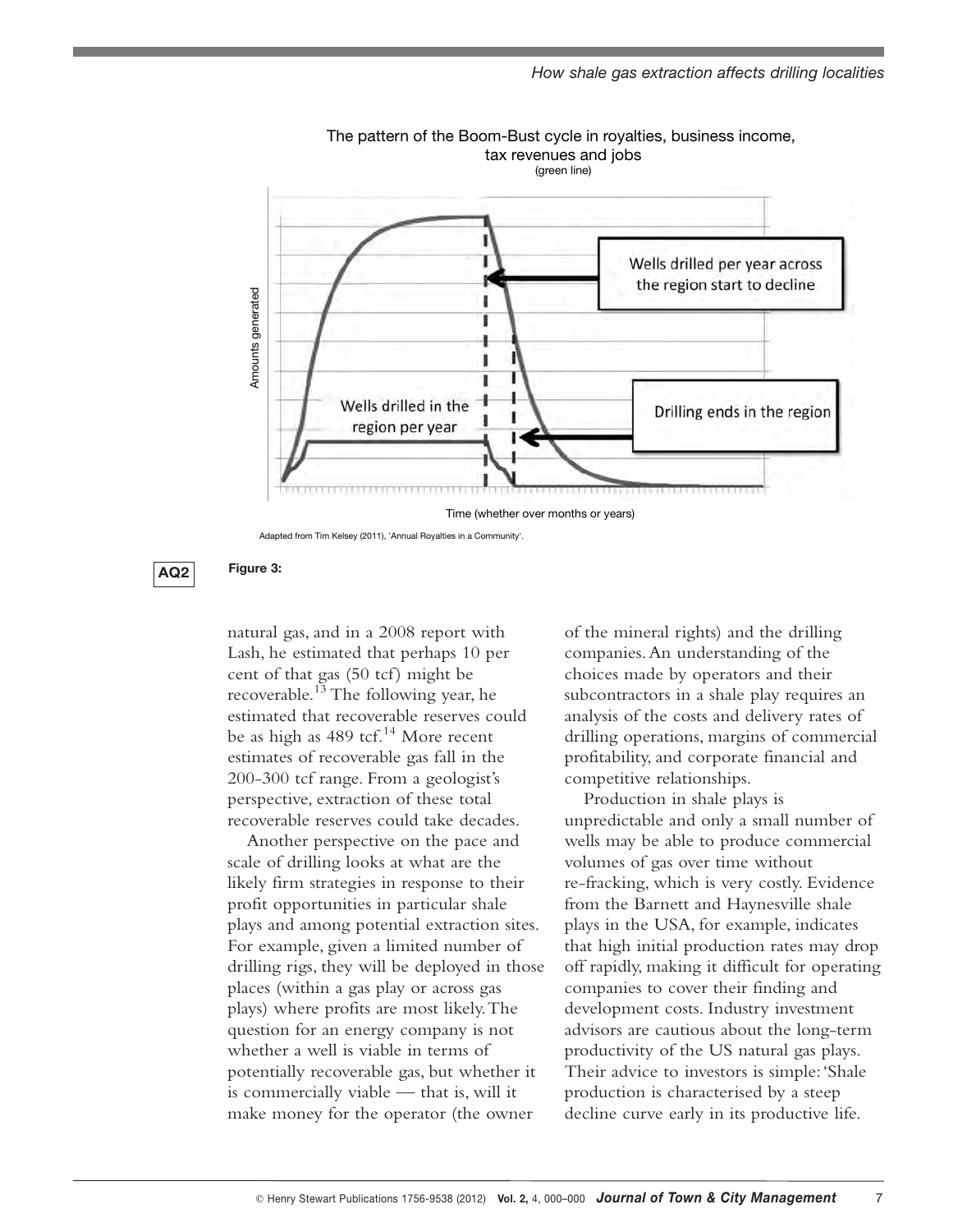#### *Christopherson and Rightor*

The more oil and/or gas that you can make up front the better the economics.' 15

And, according to geologist and investment adviser Arthur Berman, who has analysed production trends across US shale plays:

… most wells do not maintain the hyperbolic decline projection indicated from their first months or years of production. Production rates commonly exhibit abrupt, catastrophic departures from hyperbolic decline as early as 12–18 months into the production cycle but, more commonly, in the fourth or fifth years for the control group. Pressure is drawn down and hydraulically produced fractures close… Workovers and additional fracture stimulations may boost rates back to previous levels, but rarely restore a well to its initial decline trajectory. More often, a steep hyperbolic or exponential terminal decline follows attempts to remedy a well's deteriorating performance. <sup>16</sup>

The possibility that only some wells will exhibit the hyperbolic production curves that are used to describe trends *across* wells in a shale play adds to the uncertainty for investors, operators and for the communities where drilling occurs. 17 Because shale plays may not produce the long-term commercial results indicated by the hyperbolic curves used by the industry to describe production (and encourage investment), they add to the financial risks already attendant to shale gas drilling.<sup>18</sup>

The risks and uncertainties facing investors and drilling communities have been exacerbated by the debt-driven character of development in shale plays. Operators have sought to buy up leases and hold them during a period when money and leases can be had cheaply, but this has put them into debt.The short-term prospects for reducing that debt are uncertain because of depressed US natural gas prices.A typical boom occurs during a period when energy

prices are high.The current shale gas drilling boom in the USA, occurring during a period of low US natural gas prices, appears to be driven as much by the low cost of borrowing capital and global investment as by anticipated profits from the natural gas itself (if sold in the USA at current prices).

Despite the financial risks associated with natural gas drilling anywhere in the USA, the Marcellus Shale is considered to have among the best economics of the large US shale gas plays because of the potential richness of its reserves, but also because of low transport costs to the major domestic natural gas markets, inexpensively-acquired leases, and the absence of severance taxes. It also has significant drawbacks because of its proximity to populated areas, and the prospect of regulatory controls over water withdrawal and wastewater disposal as well as on the drilling process.

For those living in the Marcellus Shale region, gas operating company assessments of the commercial viability of wells and how to best exploit the resource have important consequences. Evidence from the Barnett Shale (in Texas) suggests that individual Marcellus wells may have short commercial production lives. Because the Marcellus play is large and geologically complex, however, the play as a whole is likely to have natural gas drilling and production over an extended period of time. Individual counties and municipalities within the region are likely to experience accelerated boom and bust cycles, while the region as a whole is industrialised to support continued drilling, storage, and transportation of natural gas. Counties where drilling-related revenues were never realised or now have ended may still be impacted by this *regional* industrialisation, such as truck traffic, gas storage facilities or pipelines.These more widely distributed impacts need to be taken into account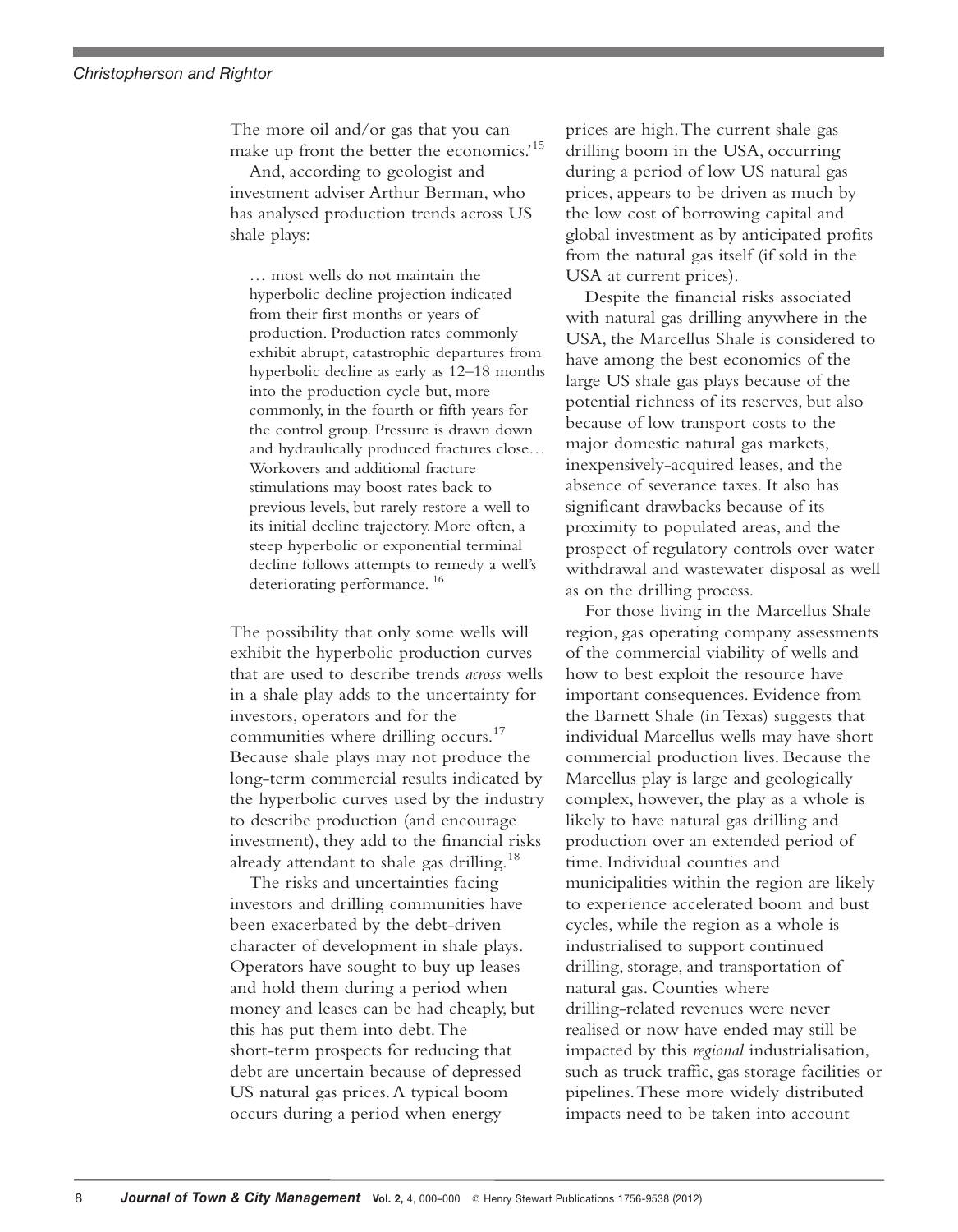when anticipating what effects natural gas drilling will have on communities, their revenues, and the regional labour market, as well as on the environment.

In anticipating some of the costs, it is possible to learn from the experience of already developed shale gas plays in the USA.

# **WHAT DO WE KNOW ABOUT WHAT OCCURS IN LOCAL COMMUNITIES AND REGIONS WHERE SHALE GAS DRILLING OCCURS?**

Natural resource extraction industries typically play a small role in national economies.They are capital rather than labour intensive industries and their employment impact is tiny compared to industries such as retail or health services. <sup>19</sup> On the other hand, these industries have major impacts on the regions where production takes place. Shale gas drilling brings a short-term economic boom to the regions that experience it.As drilling companies move into a community, local expenditures rise on everything from car parts to pizza and beer. New jobs are created in construction, hotels and retail. Landowners receive mineral leasing and royalty payments and have extra spending money in their pockets.This increased economic activity is very welcome, especially in light of the 'great recession'.

In the USA, high volume hydraulic fracturing for shale gas has been taking place since the early 2000s, primarily in the western states. In the Marcellus Shale states of eastern USA hydraulic fracturing is even more recent. Even over this short period of time, however, experience is providing critical lessons. Each state has a distinctive set of issues because of differences in ownership (public vs. private land), climate, terrain, proximity of the play to population centres, and the availability of skilled labour.Yet despite

these differences, the experience of shale gas regions can be used to identify common issues that are likely to arise with shale gas extraction.Among the most consistent local policy and planning issues across shale gas regions are those that derive from the boom-bust cycle of shale gas development, and the unpredictability of drilling and production activity across time and space.

Unfortunately, a full description of impacts on local communities is difficult to assemble because — with the exception of data on crime statistics — data must be assembled county-by-county, or agency-by-agency locally.There is an analysis of social and economic impacts common to counties in the Western States, where the local impacts of rapid development of shale gas drilling have been documented,<sup>20</sup> and anecdotal evidence from counties in the northern tier of Pennsylvania.Although not definitive, the accumulating body of evidence provides a picture of what localities can expect with natural gas extraction and what they should plan for. In the next section, the authors examine some of the most prominent of those impacts — on population, employment, and public services.

### **LOCAL SOCIAL AND ECONOMIC IMPACTS OF SHALE GAS DEVELOPMENT**

At the heart of the social and economic challenges facing communities where natural gas development occurs is the rapid increase in a transient population using the region as a production site. Perhaps unexpectedly, this rapid increase in activity is not associated with a commensurate increase in population resident in the counties where the drilling occurs.The authors' analysis of population change in core natural gas drilling counties during the first decade of the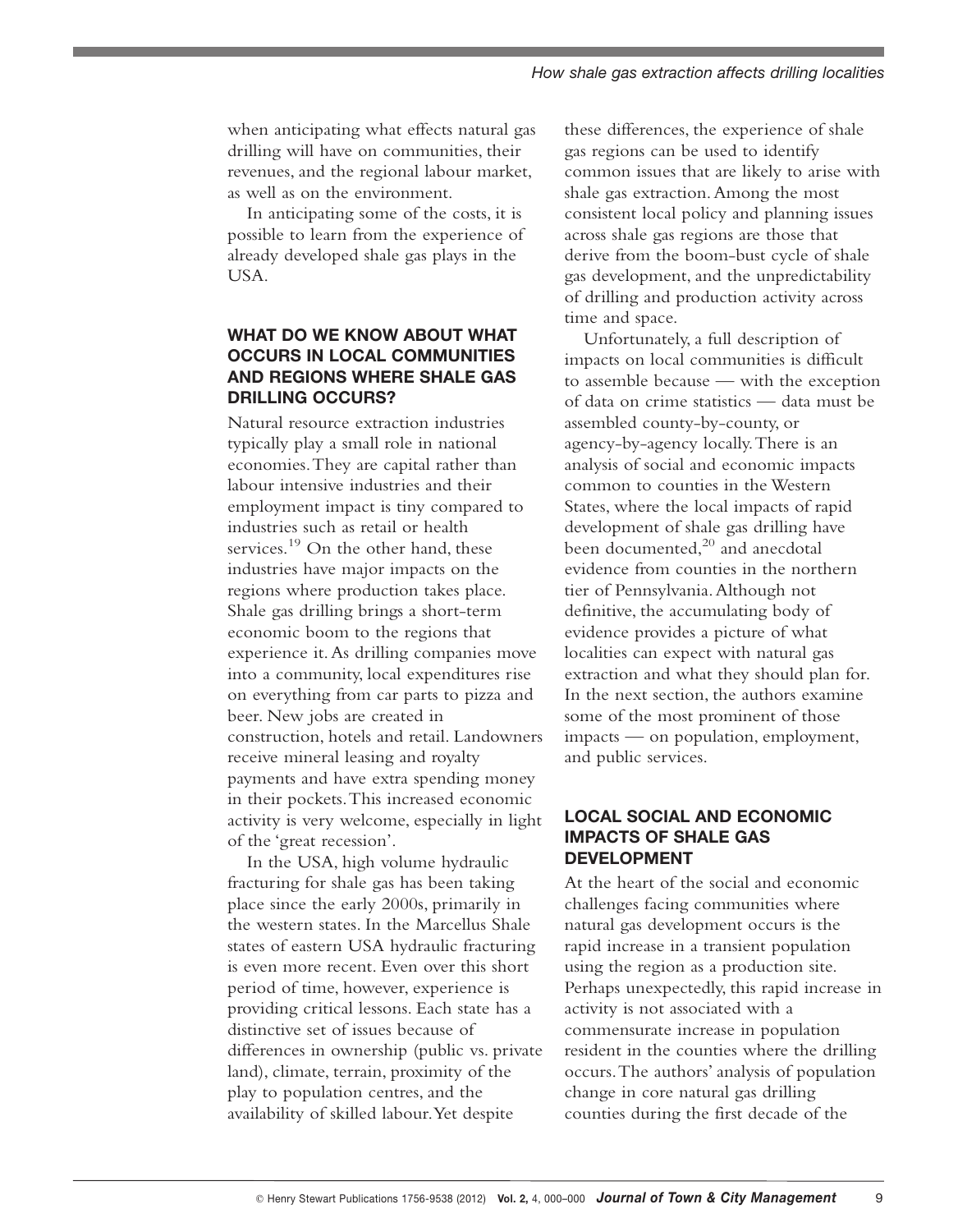2000s indicates that the resident population in these largely rural counties has grown marginally if at all.There are various reasons that population growth does not occur in these core counties, but the most frequently cited are the absence of services, the higher cost of living, and the lower quality of life in an industrialised environment. For these reasons, the economic and social impacts of natural gas development are likely to be felt not only locally but regionally, affecting cities and counties in areas adjacent to the drilling localities themselves.

Another reason for the absence of new residents in drilling counties is the character of the workforce engaged in drilling and the transient demand for the services provided to drillers and drilling companies.As described by Jacquet, <sup>21</sup> the drilling phase of shale gas development usually depends on an out-of-state workforce.Although resident workers may be employed during the drilling phase as truck haulers or in service and construction jobs, even these jobs may be filled by workers who move into the drilling area while maintaining a permanent residence in another state.This in-migration of transient workers has been exacerbated by the great recession in the USA and the paucity of job opportunities elsewhere in the nation. In the case of the drilling workforce itself, this means a sudden influx of young men — some with families, many without. Some will be experienced gas field veterans, others will be those drawn from other places to the boom and the prospect of work.

In Sublette County Wyoming, for example:

As the number of gas wells drilled *per year* (authors' emphasis) exploded from 100 in (the year) 2000 to more than 500 in 2007, the population of Sublette County swelled by 24%. During that same period,

Wyoming's population grew by just 4%, indicating that workers and their families were flocking to the area to meet the new labor demands.The largest increase in population came from teens and young adults, aged 15 to 24, followed by adults aged 25 to 44. 22

This short-term population influx also creates significant demands on public services.

According to Jacquet, <sup>23</sup> traffic on major roads increased, as did the number of traffic accidents, the number of emergency room visits, and the demand for emergency response services. In addition, local schools experienced increased demand as new workers entering the region enrolled their children.And, as demand for all manner of good and services increases and local businesses seek to exploit the boom, prices go up — not just for temporary residents, but for long-time local residents as well. Jacquet found that local prices in Sublette County increased by twice the national rate over a six-year period.

Williston North Dakota is an isolated prairie town where another shale gas boom is occurring, and it has been inundated by people from all over the USA looking for work.While they frequently find work, they have nowhere to live.The homelessness rate in the city has risen to at least 19 per cent, with many people living for long periods in temporary quarters. <sup>24</sup> Unfortunately, the boom-bust cycle of gas development discourages investment in the housing needed for this workforce. Local interviews indicate:'Developers have been slow to build more apartments, largely because they got stung by the region's last oil boom that went bust in the 1980s.' 25

The price inflation characteristic of shale boom areas especially affects rental housing. Evidence from across shale plays indicates that rents rise dramatically in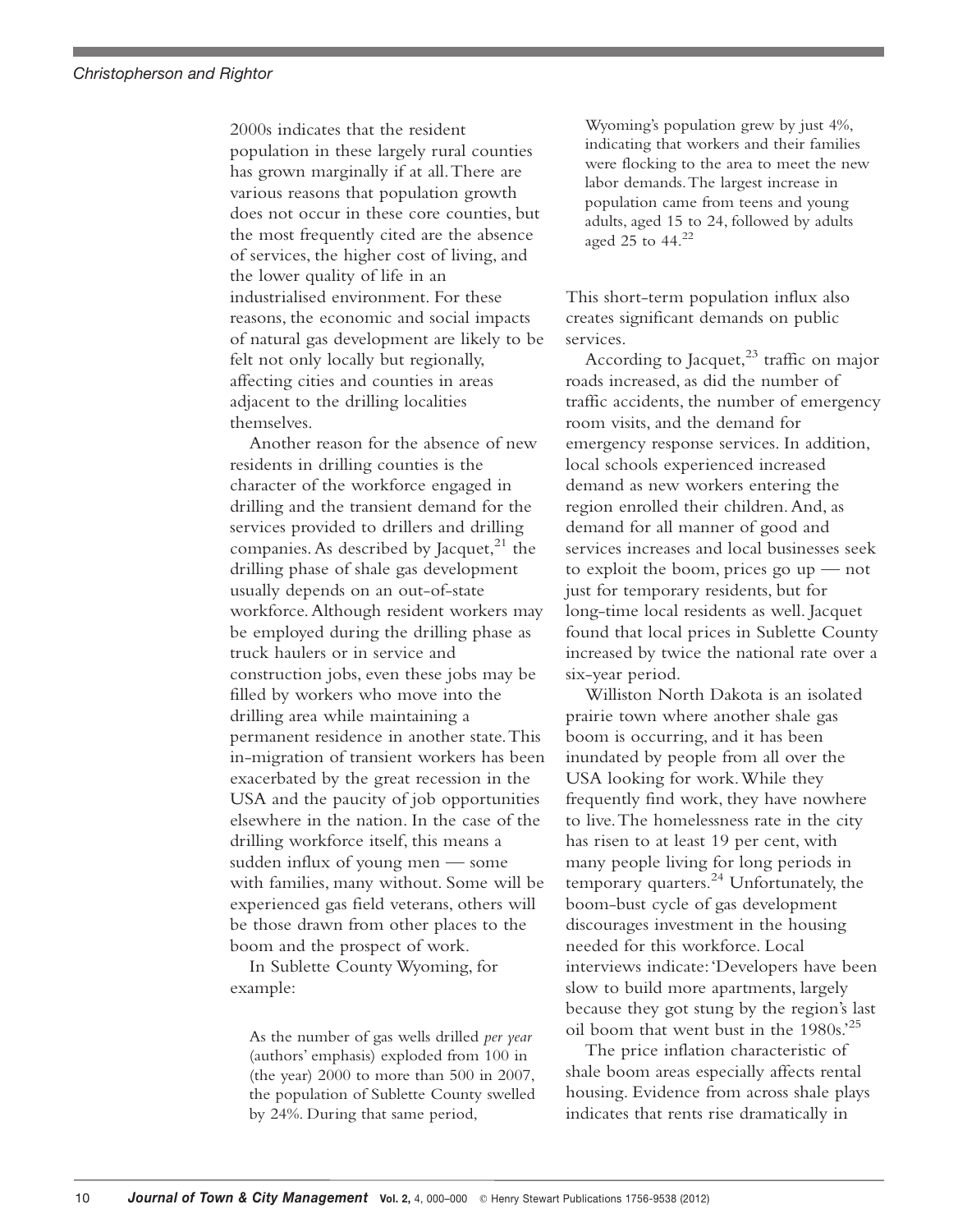drilling areas. Local long-term renters who cannot afford their apartments any longer are displaced, and may seek housing assistance from local government. Hotels and motels fill up with transient gas drilling workers.

This increased demand for hotel rooms may benefit hotel and motel owners and local restaurants, but it hurts other local businesses, as hotels may have few rooms available for a more traditional clientele: business travellers, recreation seekers, and tourists.

In the long run, given the population declines suffered by many communities in the Marcellus region, this influx of new people may be welcome. Some newcomers may like the area and decide to stay.According to a recent US Associated Press story, <sup>26</sup> the small state of Wyoming has seen population increases and an unemployment decline over the past decade, especially in communities near gas drilling areas. But for local governments, this population influx comes with added costs, both in the short run and in the long run.

The consistent theme is that local governments — counties, cities, townships, villages — are subjected to a wide range of demands for new services or increased levels of service, and that the administrative capacity, staffing levels, equipment, and outside expertise needed to meet those demands are beyond anything that has been budgeted.

#### **Infrastructure impacts**

One critical area of impact is on local roads and bridges.As Randall points out:

Dust, noise, and road damage from industry truck travel are tops on the list of citizen complaints in areas where gas is extracted via shale gas drilling.A typical Marcellus well requires 5.6 million gallons of water during the drilling process, in almost all

cases delivered by truck. Liquid additives are shipped to the well site in federal DOT-approved plastic containers on flatbed trucks; hydrochloric acid and water are delivered — and flowback is hauled away — in tanker trucks. Millions of gallons of liquid used in the short (weeks-long) initial drilling period account for half of the estimated 890 to 1340 truckloads required per well site. Because of its weight, the impact of water hauled to one site (364 trips) is the equivalent of nearly 3.5 million car trips. Few roads at the town level in NewYork State have been built to withstand this volume of heavy of truck traffic. 27

Pennsylvania state officials report scrambling to re-route trucks in the wake of rural roads sometimes rendered impassable for local motorists or emergency responders, while sources in the Barnett Shale region of Texas cite early deterioration of city streets that increases the burden on taxpayers.That is because, even though access roads to the well sites are built and maintained by the operators, many of the journeys made by all those trucks are on public roads. Most roads, especially the rural roads that predominate in the Marcellus region (and especially under Winter and Spring freeze-thaw conditions), are not designed to withstand the volume or weight of this level of truck traffic.

In Pennsylvania, local governments can utilise State Department of Transportation protocols to post weight limits and require permits and bonding of overweight truck operators, an incentive for the operators to either do the excess maintenance themselves or pay for damage to the roads. However, operators are inclined to post bonds only in municipalities or counties where they have well sites, while the trucks travel much longer routes through other towns and counties.Their roads are left vulnerable.

Recommendations from those in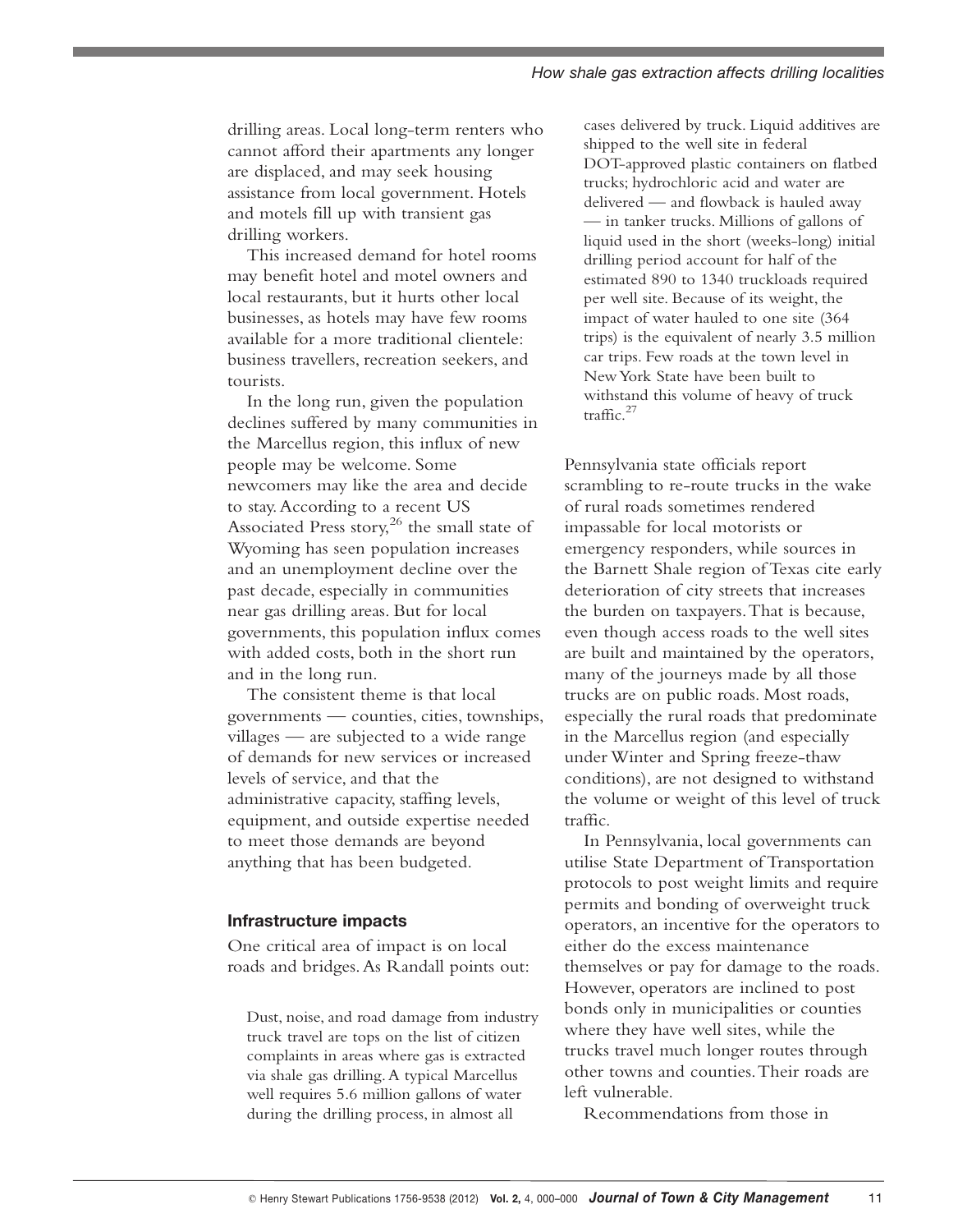already developed shale plays centre on the planning, posting, and enforcement of truck routes that minimize the intrusiveness and damage caused by high-volume truck traffic, and on local Road Use Agreements (RUAs) or state-level fees that support accelerated road maintenance while gas drilling or production activity is underway.

These need to be supported by comprehensive traffic impact studies, well-documented baseline data backed by video and photographs of pre-development road conditions, and specialized legal advice — processes that require additional staff and, for most communities, funds for consulting engineers and lawyers as well.

Whatever regulation and technical assistance the province or state may provide, many of the costs of drilling fall on local governments.And, these costs are likely to fall on some localities where drilling makes no appreciable contribution to the economy either through job creation or tax revenues. Contemporary shale gas drilling is likely to have both intense local impacts for the drilling period,and longer-term regional consequences as well because of the widespread industrialisation that accompanies contemporary hydraulic fracturing.

#### **Regional industrialisation impacts**

Well pads are not the only feature in the industrial landscape brought about by shale gas development.Water extraction sites must be developed to fill trucks transporting water to the well pads.After extraction, the gas has to move from the well sites to the main transmission lines via a network of pipelines and compressor stations.Toxic flowback and produced water from the wells has to be transported to treatment facilities, which must be built to handle its particular array of toxic waste.

These elements of the industrial

landscape will be located where geologic or logistical factors dictate, but not necessarily in the jurisdictions where drilling is currently taking place or production (and therefore tax revenue) is being generated. For local governments, the same questions as for well sites or pipeline infrastructure apply to these facilities:Who — the state, the province, or the localities — is to regulate them, and monitor and enforce standards; what staffing and resources will that require; and how shall the funds to support those efforts be provided?

These facilities typically include:

- 'Man camps' (essentially caravan sites) for short-term out-of-state workers
- Depots for equipment
- Staging areas
- Gravel quarries
- Water extraction sites
- Wastewater treatment plants capable of handling toxic material
- Injection wells
- Disposal areas (landfills)
- Gas storage facilities.

Connecting all these facilities and services are rail spurs and thousands of heavy trucks.

These industrial facilities create a wide range of potential environmental hazards and stressors, all of which have implications for the regional economy and adjacent industries, such as tourism and agriculture. For example, apart from the dangers inherent in a widespread network of pipes full of methane or in high-pressure equipment generally, noise is a major concern related to compressor stations: they produce noise levels in the 85 to 95 decibel range.These levels are at or above the US Occupational Safety and Health Administration (OSHA) threshold of safety for an 8-hour day, and compressors work a 24-hour day.These environmental stressors can have an effect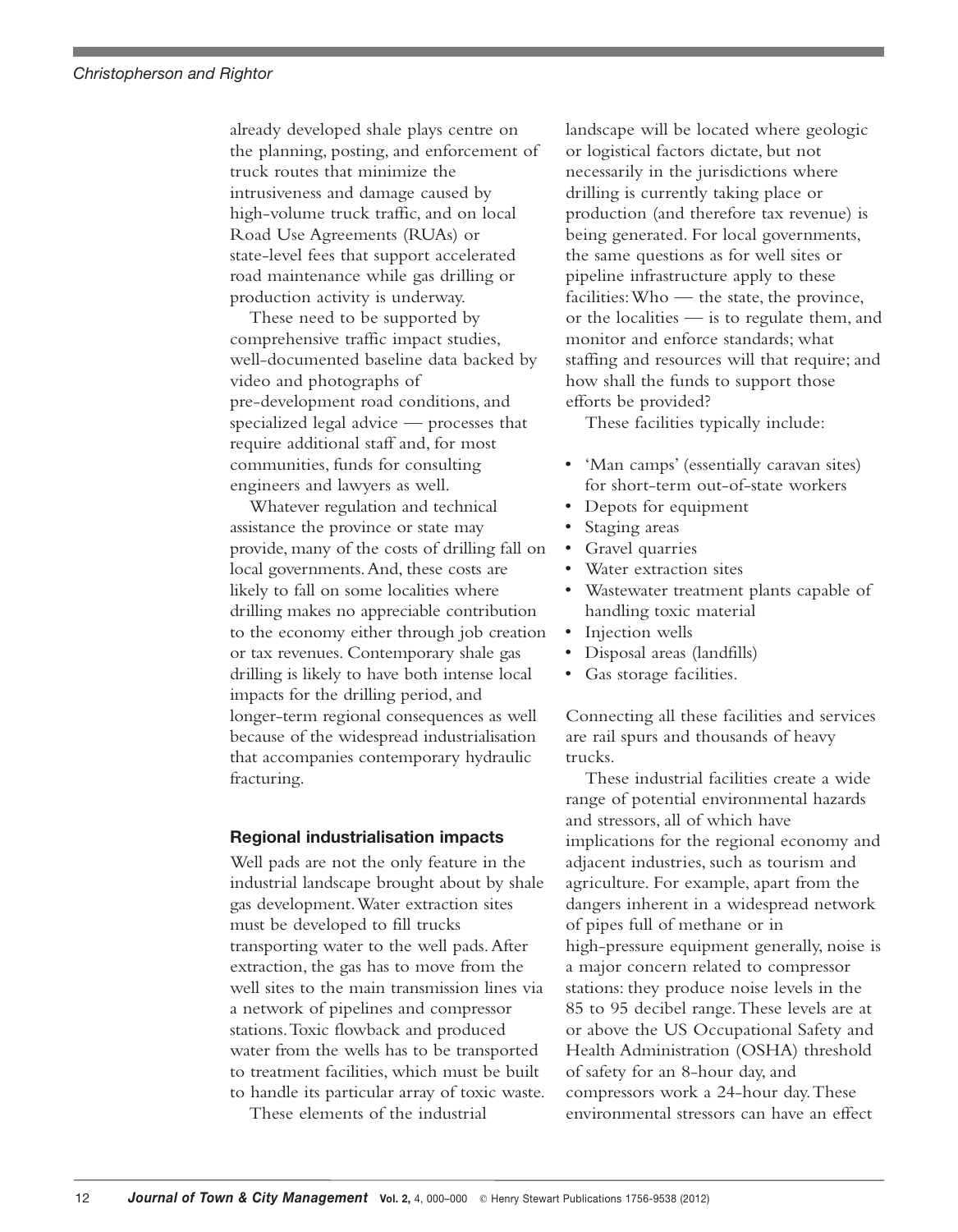on nearby citizens, adjacent property values, and on other industries in the vicinity, particularly agriculture and tourism.

In the USA, regulation of this extensive industrial infrastructure is likely to occur at a level of government above that of the locality. Localities may have a role in the permitting of pipeline routes along city/county rights-of-way. Local government may also require filings and notice to abutters, and demand incident reporting and filing of as-built drawings for emergency planning. For compressor stations, local regulation may be able to establish setbacks, maximum noise levels, fencing and landscaping requirements, and enhanced standards for units adjacent to residential areas.

If not reused, flowback fluids from the hydro-fracking process or the produced water from producing wells must be removed from the well sites by trucks and transported to treatment facilities or injection wells.These facilities, too, may be subject to permit or construction standards that are set or implemented at the local level.All of these local or regional activities require expertise, administration, monitoring, and enforcement capacity, and all entail planning and public administration costs.

One example of the impact industrial facilities may have on a region is provided by the proposed gas storage facility in the Finger Lakes region of New York State, a major area for tourism because of its scenic beauty, small towns and vineyards.This facility is being planned by Inergy Midstream, LLC for the former US Salt plant just north ofWatkins Glen, New York, with underground storage for 1.45 billion cubic feet of natural gas.The new owners propose to add an up-to-88.2 million gallon liquid propane storage facility, also underground, plus a 14-acre, 92 million gallon brine pond on the surface.

The site for this major facility is near

the intersection of two gas transmission pipelines and, as a salt mine, is an appropriate natural gas storage site. But Watkins Glen is in Schuyler County, which is not part of the 'fairway' — the purported 'sweet spot' for Marcellus drilling in NewYork, so it is not likely to obtain local tax revenue from well production.Whatever the plant may contribute in the way of local taxes, Watkins Glen currently depends on revenue from Finger Lakes tourism, attendance at its famous road race, the local wine industry and agriculture. Consequently, the potential hazards to air or water from such a facility, or the prospect of a fire or explosion, are particularly troubling to local policy makers. On the other side of the equation, this capital-intensive plant operation is expected to produce only ten jobs after its construction.

Officials in regions already experiencing shale gas drilling encourage planning and the development of fewer, centralised locations for all these industrial functions, in order to minimise the impacts on local communities. Because hydraulic fracturing entails a regional industrial infrastructure, this planning will necessarily require inter-county cooperation and state assistance.

Finally, the regulation of whatever facilities are constructed will be a responsibility shared between the state and local governments, in ways as yet unclear. Localities will have to allocate resources to negotiating with the state — and many departments of state government are involved — for agreements that protect their interests and those of their citizens.

# **HOW ARE LOCALITIES RESPONDING TO THE CHALLENGES POSED BY SHALE GAS DRILLING?**

Different communities respond differently to the prospect of natural resource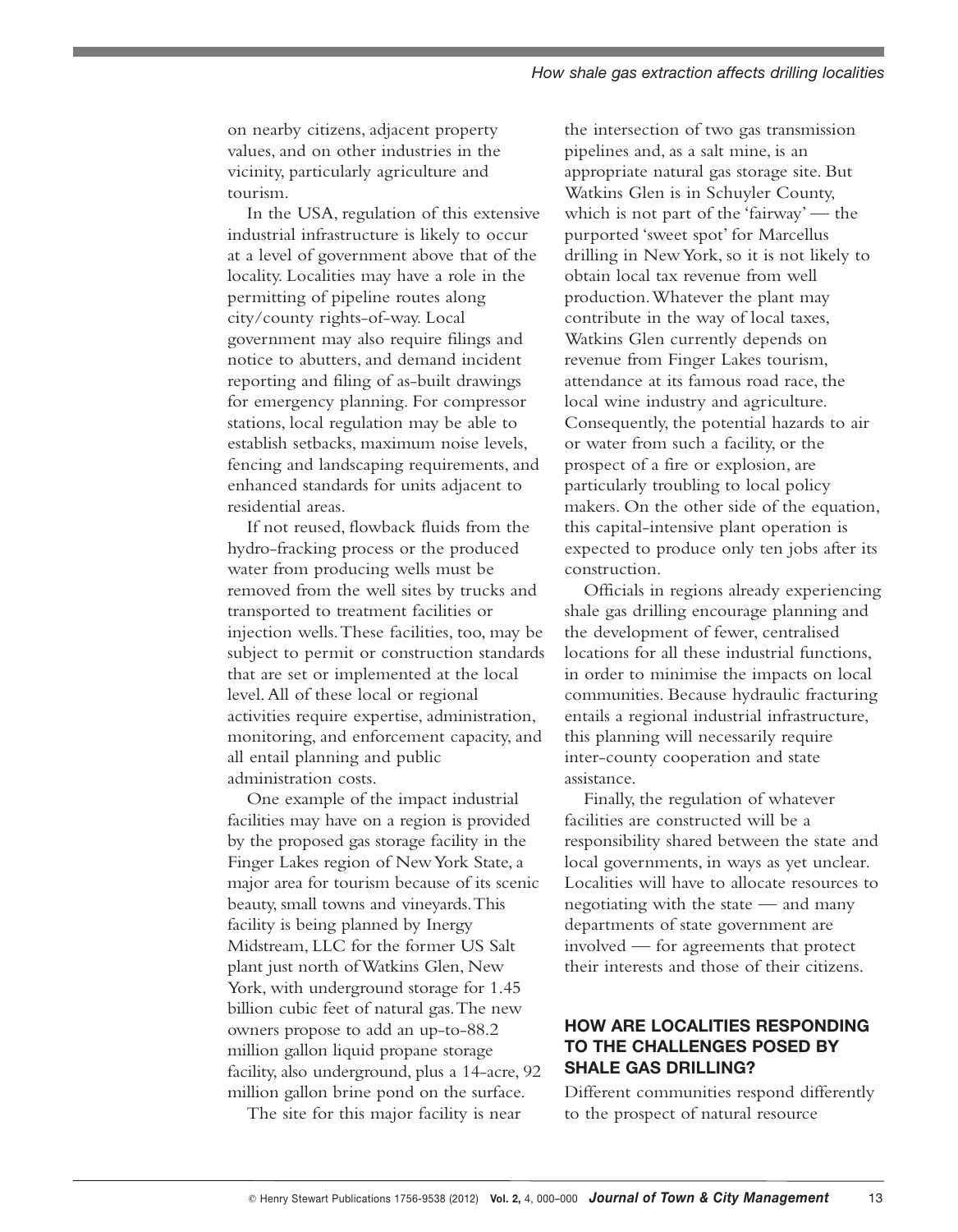extraction in their region, as do their policy makers. One factor in these differing responses lies with citizens' familiarity or unfamiliarity with the industry.Another appears to be a difference between a 'dominion' and a 'stewardship'orientation toward the natural world. In a survey of 6,000 households in the drilling regions of NewYork and Pennsylvania, respondents who perceive lower risks from hydraulic fracturing think of the natural environment in terms of its utility, while those who perceive higher risks see humans as part of — and responsible for — the ecosystem.The survey indicates that most residents value the quality of life in their largely rural communities and they are concerned about the lack of jobs, but they weigh those concerns differently.Although there is a large middle group of respondents who are not clear about what will happen to their communities, there are sizable groups that are polarised in their expectations about the impacts of shale gas development, and that trust different sources of information on what is occurring.This bodes a fractious political environment for local officials, and suggests the need for careful planning: 58 per cent of those surveyed think that the negative impacts associated with hydraulic fracturing can be prevented, but only 22 per cent indicate that those negative impacts can be repaired once they occur.<sup>28</sup>

In the USA shale gas plays that have been in operation for some time, local government officials have the benefit of looking back on their experience and on what they think are the most important measures that communities can undertake when faced with the challenges posed by natural gas drilling.Their recommendations emphasise efforts to educate the general public and landowners in particular, and to make the process of natural gas development as transparent as possible.

According to these experienced local officials, administrative costs for all manner of planning, permitting, monitoring, and enforcement activities rise, as does the cost for computer systems to support them. So do demands on the police, courts, jails, services to displaced renters, and other social services.To these are added demands on the school system, on the public health department, and on the healthcare system generally. Fire and emergency services must be prepared for the kind of fire, accident, or spill incident that drilling operations can produce, requiring new equipment and training, though many communities have volunteer or 'call' operations that may not ever be prepared, or willing, to take on a major hazardous materials incident.

A Clinton County Pennsylvania review of the early impacts on their departments turned up one additional factor in the costs to government: losing their employees to private sector jobs in the gas play.That adds the cost of recruiting and training new staff, and the need to increase salaries to attract or retain them.

All this suggests to local governments three crucial elements of preparation:

- 1. **The need for baseline data.** Without the baseline data on roads, water treatment, rents, traffic, use of government equipment, etc, local governments cannot hold the well operators or their subcontractors accountable for the increased cost to local services that their activities generate, nor can they make a good case for relief from the state.
- 2. **The need for a dedicated revenue stream from gas production.**
- 3. **The need to budget for future costs.** Just as the unfolding of demands on localities from the effects of shale gas development may not correspond to the flow of tax revenue from gas production or lease/royalty payments to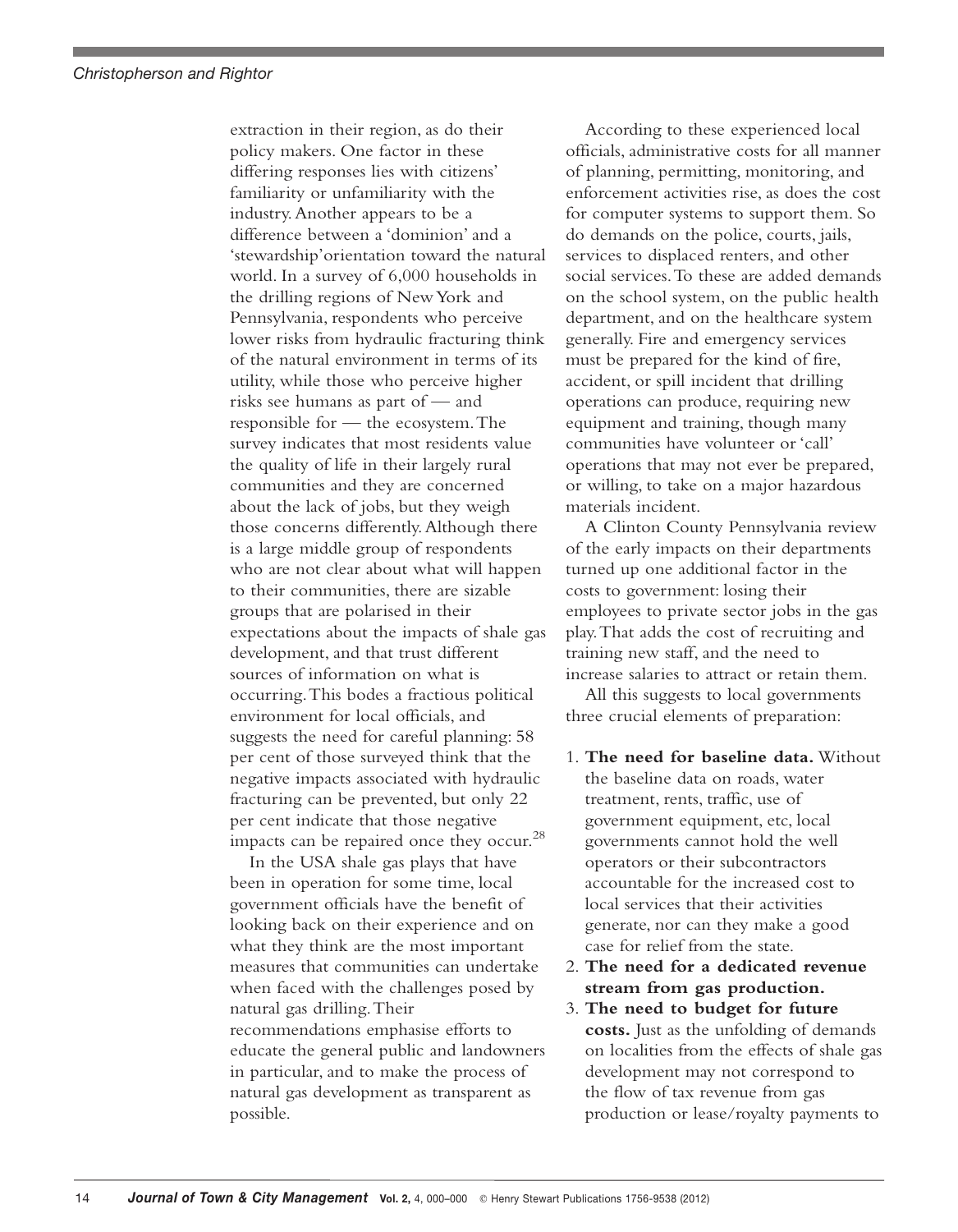landowners, so the effects of shale gas exploration may last far longer than the boom in drilling activity in any given locality. Lowering property taxes during the revenue boom may only lead to raising them even more when the full effects on local government operations are realised. Better to utilise the variety of budgeting instruments — fiscal impact fees, trust funds, capital reserve funds and a healthy fund balance designed to stabilise the tax rate by setting aside monies to defray future costs.

# **WHAT DO WE KNOW ABOUT THE LONG-TERM ECONOMIC EFFECTS OF HVHF SHALE GAS DEVELOPMENT ON LOCAL AND REGIONAL ECONOMIES?**

In this paper, the authors distinguish between the short-term impacts of HVHF natural gas drilling — on jobs, revenues, and costs to communities — and the long-term consequences for economic development. Economic development (as distinct from economic *impact*) is defined here in terms of indicators that show whether a county or region's population has an improved standard of living, job opportunities, and the kind of diverse economy that can weather downturns in any particular industrial sector.

It is evident that natural gas drilling will create work in shale gas regions during the drilling phase.The population flowing into the region will create demand for retail businesses and in hospitality industries, such as hotels and restaurants. Construction activity will also increase. Analyses of what kinds of jobs are likely to be produced during the drilling boom underscore that these three sectors are most likely to create jobs outside of the drilling industry itself. However, as Barth notes, <sup>29</sup> there are reasons to be cautious about the natural gas drilling industry as a route to long-term economic

development, especially in rural counties. This caution arises from studies that show that rural regions whose economies are dependent on natural resource extraction frequently have poor long-term development outcomes. In some cases, they may end up worse off after a boom-bust cycle than they were before it started.While this may seem surprising given the economic activity that floods into a region during the drilling phase, there are some readily understandable reasons for poor long-term prospects.

First, the crews who come into a region place demands on a limited housing stock and housing prices rise, driving low income renters to leave the area, and creating a potential labor shortage for other businesses.This type of displacement can be seen in Northern Pennsylvania, where low-income families are being displaced by drillers in the local rental markets around the drilling sites. 30

While competition for labour creates some short-term winners among locals, such as truck drivers, it also raises costs for other businesses in the region as labour costs for those occupations rise. For example, dairy farmers in the Marcellus region of northern Pennsylvania and the southern tier of NewYork, who are already in a marginal economic situation, are being further squeezed because of rising costs for transporting their milk to the dairies.These businesses may go under during the drilling phase, leaving the region with fewer businesses outside of gas drilling, and thus a less diverse and more volatile economy.

Economists refer to the situation in which short-term but high-wage resource extraction leads to a poor business climate for other businesses as 'crowding out'. While crowding out particularly affects businesses that require a reliable low cost labour supply (agriculture, tourism, or retirement communities, for example), even higher wage businesses such as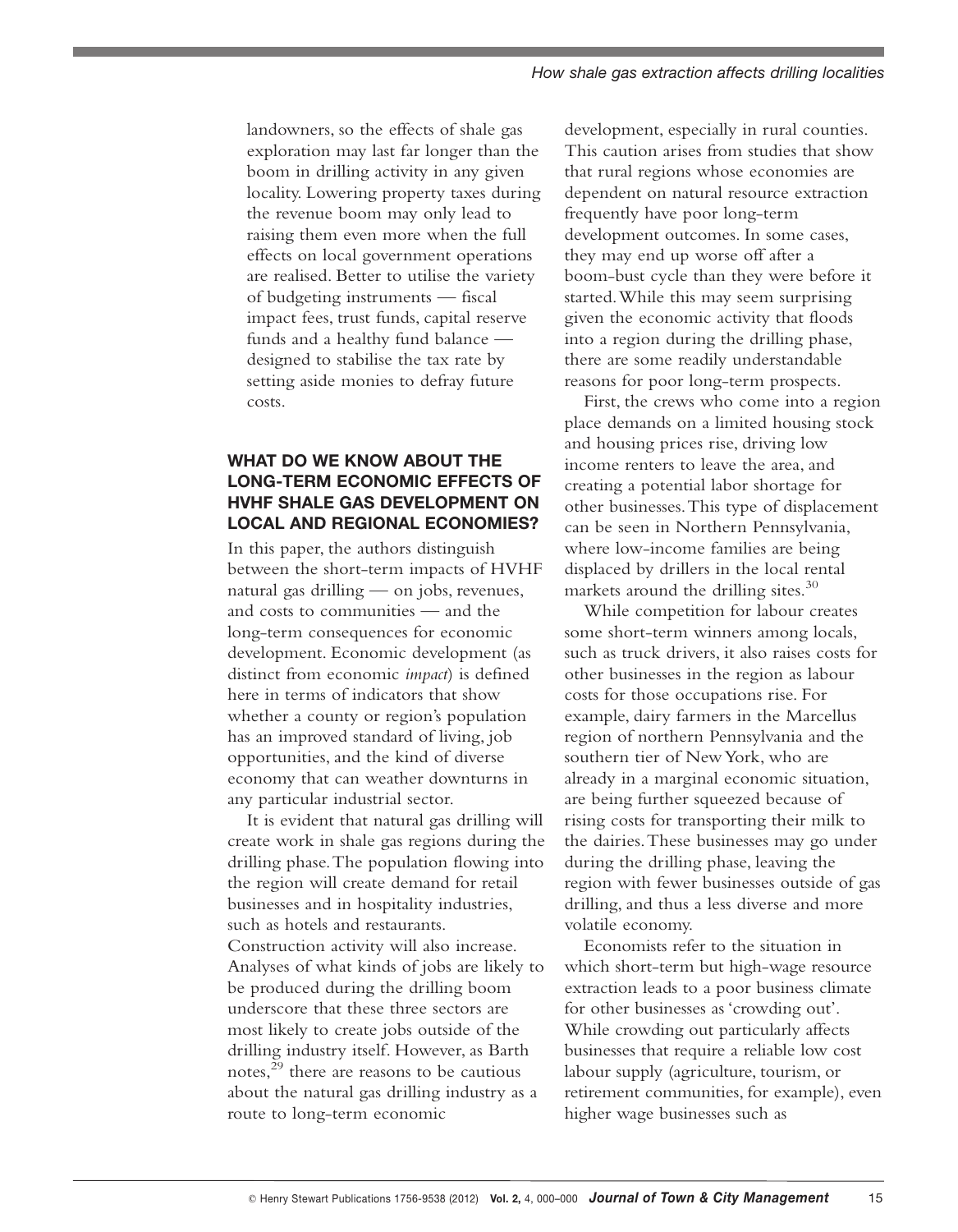manufacturers may be deterred from investing in a resource extraction economy. Higher housing costs, labour competition and social issues make the resource dependent region less attractive to other employers than alternative locations.

Resource extraction regions are also infamous for having serious governance challenges.Volatile revenue leads to poor government planning and a lack of accountability, even as demands on government rise and may continue to persist long after the tax revenue from the drilling phase has dried up.When the local boom ends, the human and physical infrastructure built to support a boomtown population is left for a much smaller population to support.As Feser and Sweeney describe in their study of such communities' experience with out-migration and population loss:

**AQ3**

During the boom period, the county's physical infrastructure was planned and installed to accommodate an expanding population.The nature of infrastructure such as roads, sewer and water facilities, and schools is that once it is built, it generates ongoing maintenance costs (as well as debt service costs) even if consumption of the facilities declines … the departure of mine workers and higher income, mobile professionals left the burden of paying for such costs to the remaining smaller, lower-income, population. 31

In general, US counties that have hosted drilling activities show evidence of population loss after the drilling ends. For example, counties in NewYork and Pennsylvania with significant natural gas drilling (1994–2009) are characterised by greater population loss when compared with similar rural counties in their respective states.

Finally, although there are some local winners in a resource extraction economy, in the long term their numbers appear to be outweighed by the local losers.After

the initial construction and drilling phases, there are very few well-paying, stable jobs available in the production phase or in the industrial facilities servicing the regional industry (such as gas storage sites).As a result, income inequality tends to increase in natural resource extraction counties.

Evidence suggesting caution in projecting long term economic development from natural gas drilling comes from a study of 26 counties in western US states that have based their economic development on the extraction of fossil fuels (natural gas, oil, and coal). 32 This study shows that these counties (those that have at least 7 per cent of their total jobs in resource extraction industries) have not performed as well as similar counties without extraction industries. Both their average annual growth in personal income and their employment growth (1990–2005) were lower than their peer counties without extraction industries.These energy-dependent county economies exhibited a set of similar characteristics.They had:

- Less economic diversity
- Lower levels of educational attainment
- More income inequality between households
	- Less ability to attract investment.

Also, a majority of the energy industry focused counties (16 of the 26) lost population during this period.Though the reasons for this loss are not fully documented, anecdotal information suggests that they may include the higher cost of living in these counties and the displacement of residents who do not want to live in an industrialised landscape — for example, retirees.

In part, the difference between the extraction-focused counties and other counties has emerged because new service-based industries, especially tourism, have been growing in rural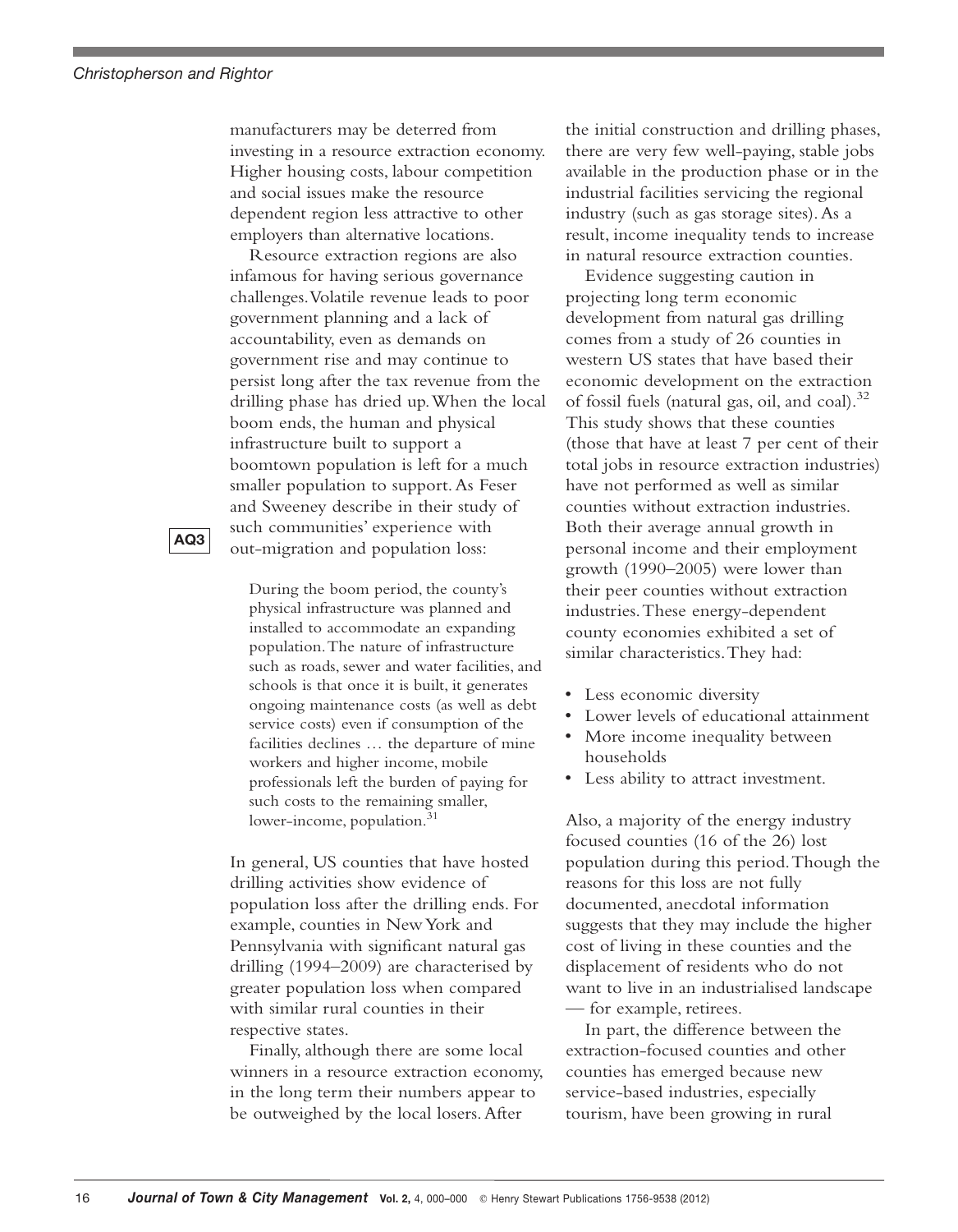western US counties and are creating more jobs than extraction industries.The extraction counties do not attract as many tourism dollars as counties without extraction industries.The picture is uneven, however.While energy extraction counties underperformed in terms of the growth of real personal income, employment, and population, they outperformed their peer counties in terms of growth in earnings per job and per capita income. But for these measures average earnings per job and per capita income — there was only a modest positive difference (0.6 per cent per year from 1990 to 2005).<sup>33</sup>

In general, the research that has been done on resource extraction in rural areas offers no guarantee that counties where fossil fuel reserves are developed will have a significant long-term advantage over counties where they are not.

### **WHAT IS MOST IMPORTANT IN EVALUATING THE ECONOMIC CONSEQUENCES OF SHALE GAS DRILLING?**

If one wants to understand how natural gas drilling will affect communities, the economic impact models typically used to project potential job creation give only a fraction of the information that is needed. Economic impact models do not address major questions about the cumulative costs to communities that come with drilling, and about how the pace and scale of drilling will affect royalty payments and the tax revenues to pay those costs.There are also potential negative consequences for other industries located in the drilling region, including agriculture and tourism. A realistic assessment of how natural gas drilling will affect the regional economy must have a framework that has been missing from IO models, one that looks at long-term consequences and cumulative impacts.

In the case of high volume hydraulic fracturing for shale gas, the evidence from across shale plays<sup>34</sup> and from broader studies of natural resource dependent economies indicates that one should be cautious about expecting positive long-term outcomes (beyond 5–10 years). Natural resource extraction has a poor record of leading to strong, diversified regional economies.

In thinking about and responding to the environmental and economic challenges posed by shale gas drilling, elected officials and other policy-makers need to start with the realisation that natural gas is a non-renewable resource. Good stewardship from an environmental perspective requires assessing the long-term costs and benefits of HVHF technologies and their implications for the natural and human environment in which gas extraction occurs.Although the economic consequences of HVHF gas drilling have been counter-posed to environmental concerns, positive economic outcomes cannot be taken for granted.Thus, elected and appointed officials also need to take responsibility for careful management of the local and regional economies affected by HVHF gas drilling and their longer-term sustainability.This means anticipating what may occur in the short term during a boom, and in the longer term when drilling ends. Both of these periods will present difficult issues. It is only by anticipating what may occur, planning for change, and communicating a concrete vision for the future that policy makers can make the kinds of choices that will stand the test of time.There will be no second chances.

#### **Notes and References**

- 1. Best,A. (2009),'Bad gas or natural gas, the compromises involved in energy extraction', *Planning Magazine*.
- 2. This paper draws upon research conducted by a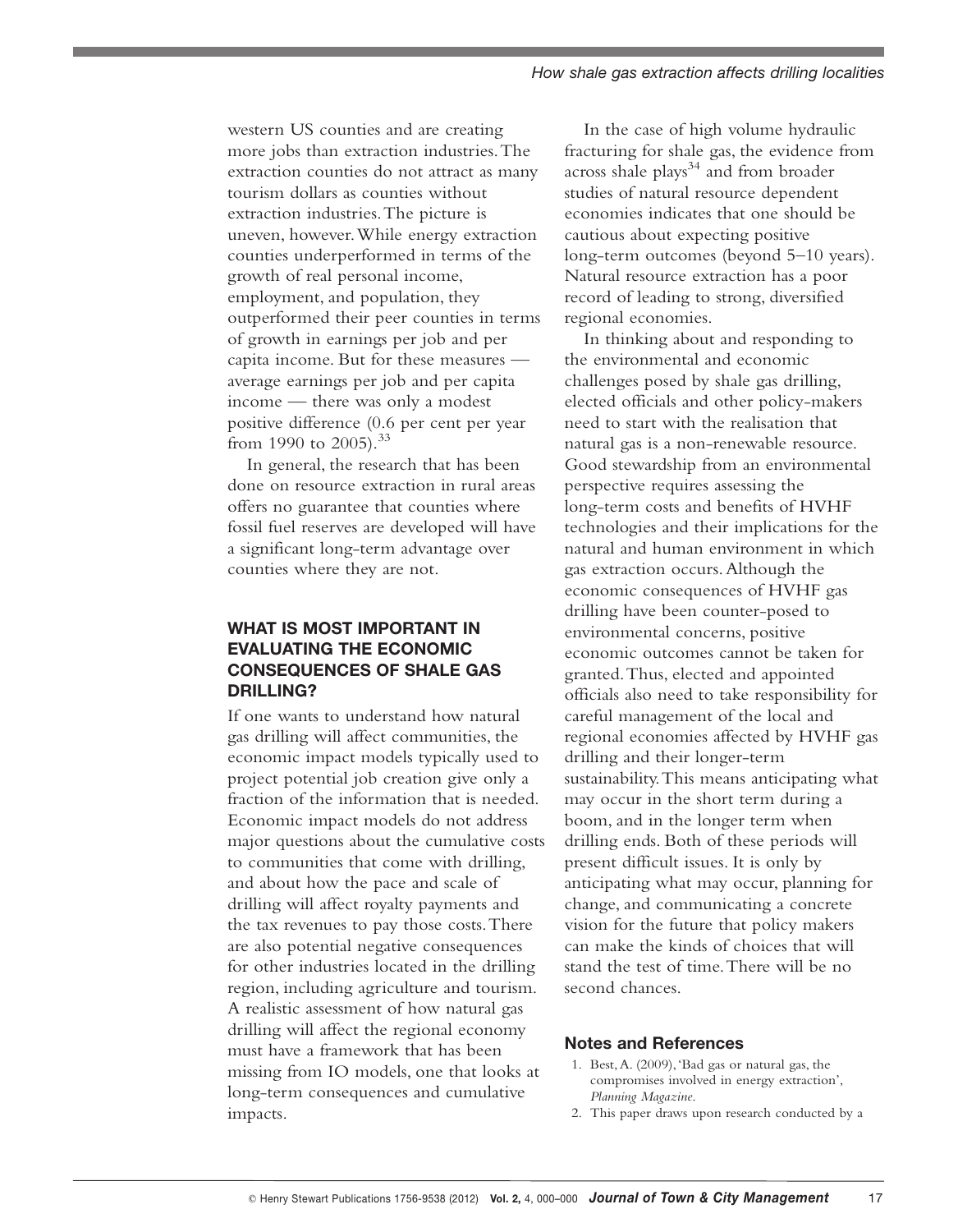#### *Christopherson and Rightor*

multidisciplinary team of researchers at Cornell University on the short-term and long-term effects of shale gas development in US regions where HVHF extraction is occurring. Because the authors were trying to answer complicated 'how' and 'why' questions, they used multiple methods including case studies, interviews, and descriptive statistics. Ultimately, their goal was to develop a framework for thinking about the questions that shale gas drilling raises for local and regional policy and for long-term economic development in shale gas production regions.

- 3. See for example: Considine,T. (2010),'The economic impacts of the Marcellus Shale: Implications for NewYork, Pennsylvania, and West Virginia', report to the American Petroleum Institute, published by Natural Resource Economics, Inc, Laramie,Wyoming; or IHS Global Insight (2011) 'The economic and employment contributions of shale gas in the United States', report prepared for America's Natural Gas Alliance, Englewood, Colorado.
- 4. IHS Global Insight, ref. 3 above.
- 5. Kay, D. (2010),'The economic impact of Marcellus Shale gas drilling:What have we learned? What are the limitations?',Working Paper Series for *A comprehensive economic impact analysis of natural gas extraction in the Marcellus Shale*, Cornell University Department of City and Regional Planning, available at: http://greenchoices.cornell.edu /development/marcellus/policy.cfm (accessed 2nd July, 2011).
- 6. Weinstein, B. L. and Clower,T.L. (2009),'Potential economic and fiscal impacts from natural gas production in Broome County, NewYork', report prepared for Broome County, NY, available at: http://www.gobroomecounty.com/countyexec /broome-county-releases-natural-gas-economic -impact-study (accessed 14th July, 2010).
- 7. Whether localities can use zoning regulation to restrict where HVHF occurs is a matter under litigation in Pennsylvania and NewYork, and will be decided in the courts.
- 8. Considine,T., ref. 3 above.
- 9. Herzenberg, S. (2011),'Drilling deeper into job claims', Keystone Research Center, Harrisburg, Pennsylvania, available at: http://keystoneresearch.org/sites/keystoneresearch .org/files/Drilling-Deeper-into-Jobs-Claims-6-20- 2011\_0.pdf (accessed 15th November, 2011).
- 10. Jacquet, J. (2008),'Sublette County socioeconomic impact study', Phase I Final Report, prepared for the Sublette County,WY Commissioners, published by Ecosystem Research Group, Missoula, MT.
- 11. Marchand, J. (2011),'Local labor market impacts of energy boom bust boom in Western Canada', available from the author at the Department of Economics, University of Alberta, 7-29 HM Tory, Edmonton,AB, Canada,T6G 2H4.
- 12. Feser, E. and Sweeney, S. (1999),'Out-migration, population decline, and regional economic

distress', report prepared for the US Economic Development Administration, US Department of Commerce,Washington, DC.

- 13. Engelder,T. and Lash G. (2008),'Marcellus shale play's vast resource potential creating stir in Appalachia', *American Oil and Gas Reporter*,Vol. 51, No. 6, pp. 76–87.
- 14. Engelder T. (2009),'Marcellus 2008: Report card on the breakout year for gas production in the Appalachian Basin', *FortWorth Basin Oil & Gas Magazine*,August, pp. 19–22, available at: http://www.geosc.psu.edu/~jte2/references /link155.pdf (accessed 2nd July, 2011).
- 15. McFarland, G. (2010),'Shale economics:Watch the curve', *Oil & Gas Evaluation Report*, Obsidian Energy Company, LLC. , 17th March, available at: http://www.oilandgasevaluationreport.com/tags /shale-play/ (accessed 2nd July, 2011).
- 16. Berman,A. (2009),'Lessons from the Barnett Shale suggest caution in other shale plays', available at: http://www.aspousa.org/index.php/2009/08 /lessons-from-the-barnett-shale-suggest-caution -in-other-shale-plays/ (accessed 2nd July, 2011).
- 17. The unpredictability of HVHF shale gas drilling is shown in the volatility of extraction in the Jonah Field in Wyoming (See Jacquet, ref. 10 above). Ultimately, these patterns indicate the volatility of the drilling phase and the difficulty in making accurate projections about its duration.
- 18. Urbina, I. (2011),'Insiders sound an alarm amid a natural gas rush', *The NewYorkTimes*, 25th June, available at: http://www.nytimes.com/2011/06/26 /us/26gas.html?\_r=1&ref=us&pagewanted=all (accessed 2nd July, 2011).
- 19. Headwaters Economics (2011), 'Fossil fuel extraction and Western economies', available at: http://headwaterseconomics.org/energy/western/ maximizing-benefits (accessed 26th April, 2011).
- 20. Sammons/Dutton LLC and Blankenship Consulting LLC (2010),'Socioeconomic effects of natural gas development, a report prepared to support NTC Consultants, Saratoga, NewYork.
- 21. Jacquet, J. (2011),'Workforce development challenges in the natural gas industry',Working Paper Series for *A comprehensive economic impact analysis of natural gas extraction in the Marcellus Shale*, Cornell University Department of City and Regional Planning, available at: http://greenchoices.cornell.edu/development /marcellus/policy.cfm (accessed 2nd July, 2011). 22. Jacquet, ref 10 above.
- 23. *Ibid*.
- 24. Davey, M. (2010),'A state with plenty of jobs but few places to live', *NewYorkTimes*, 21st April, available at: http://www.post-gazette.com/pg /10111/1052141-84.stm
- 25. MacPherson, J. (2011),'North Dakota oil boom ignites rise in rents', *SeattleTimes*, 14th November, available at: http://seattletimes.nwsource.com/html /nationworld/2016769083\_dakotarents15.html
- 26. Associated Press (2011),'Wyoming census: Steep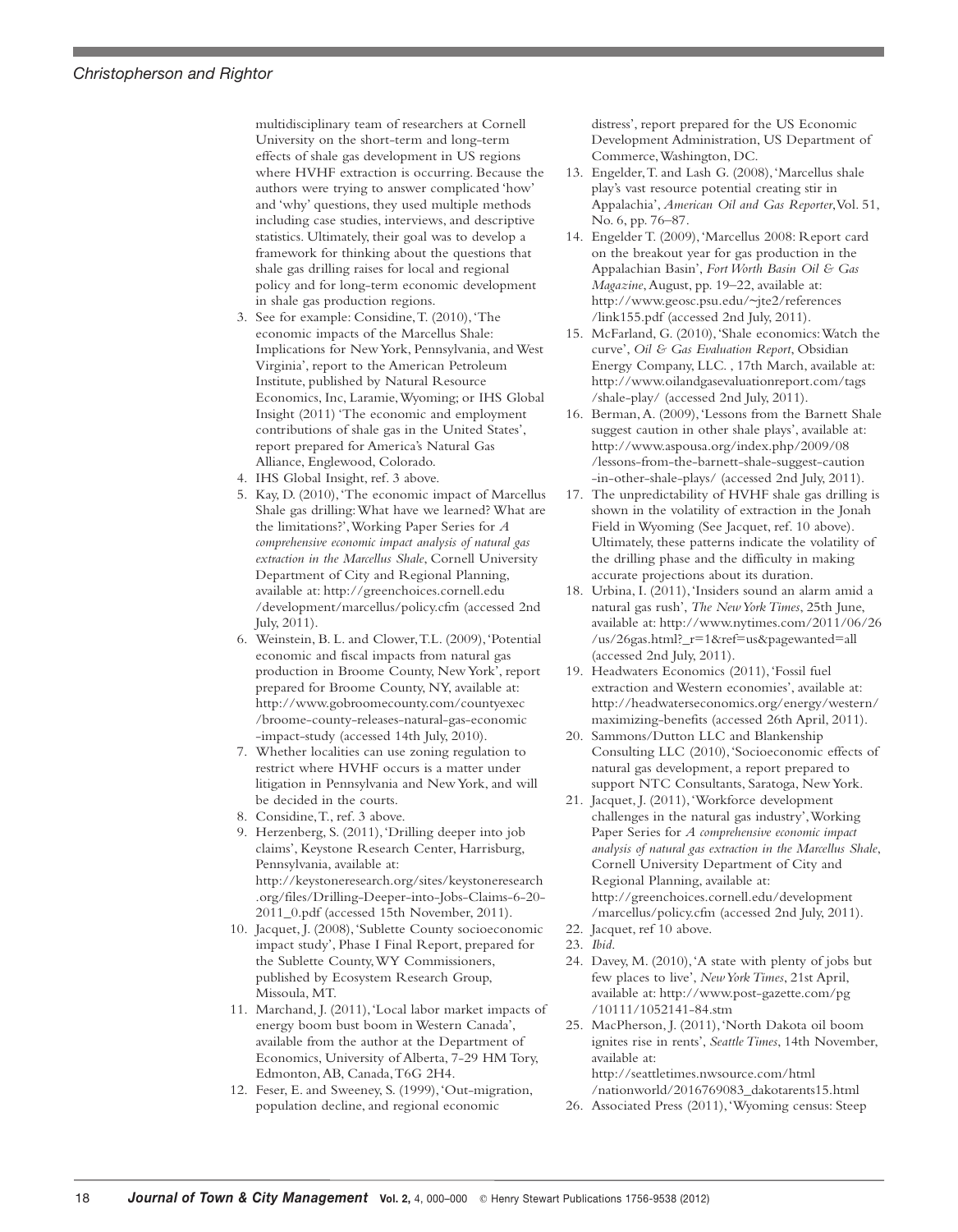growth in energy boom areas', *Billings Gazette*, 3rd March, available at: http://billingsgazette.com /news/state-and-regional/wyoming/article \_f8e9a98a-4620-11e0-b408-001cc4c03286.html (accessed 2nd July, 2011).

- 27. Randall, C. (2010), 'Hammer down: A guide to protecting local roads impacted by shale gas drilling',Working Paper Series for *A Comprehensive Economic Impact Analysis of Natural Gas Extraction in the Marcellus Shale*, Cornell University Department of City and Regional Planning, available at: http://greenchoices.cornell.edu/development /marcellus/policy.cfm (accessed 2nd July, 2011).
- 28. Brasier, K. (2010),'Natural gas experiences of Marcellus residents: Preliminary results from the community satisfaction survey', webinar presentation, 10th September, available at: http://extension.psu.edu/naturalgas/webinars /recorded
- 29. Barth, J. (2010),'Unanswered questions about the

economic impact of gas drilling in the Marcellus Shale: Don't jump to conclusions', J.M. Barth & Associates, Inc.

- 30. Loewenstein, J. (2010),'Skyrocketing rent in Bradford County: Influx of gas workers creating shortage of affordable housing', *The Daily Review*, 22nd January, available at: http://thedailyreview.com/news/skyrocketing -rent-in-bradford-county-influx-of-gas-workers -creating-shortage-of-affordable-housing-1.563248 (accessed 2nd July, 2011).
- 31. Feser and Sweeney, ref. 12 above at p.33.
- 32. Headwaters Economics (2009),'Fossil fuel extraction as a county economic development strategy:Are energy-focusing counties benefiting?', available at: http://headwaterseconomics.org /energy/western/fossil-fuel-extraction/ (accessed 2nd July, 2011).
- 33. *Ibid*.
- 34. Berman, ref 16 above.